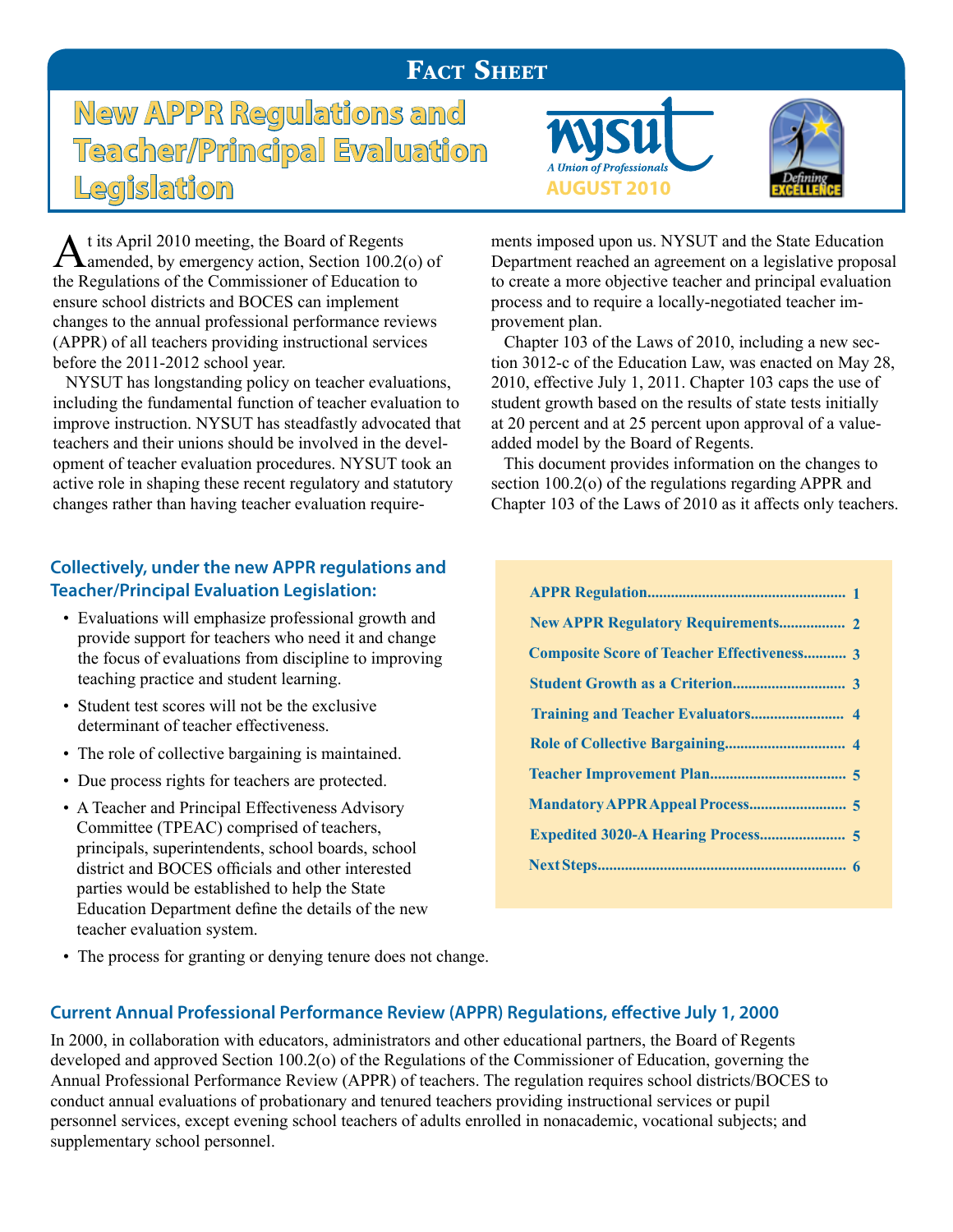The evaluation of teachers providing instructional services must be based on the following eight criteria prescribed in regulation:

- 
- 
- n Content knowledge n Knowledge of student development
- $\blacksquare$  Pedagogical practices  $\blacksquare$  Use of assessment techniques/data
- **n** Instructional delivery **n** Effective collaborative relationships
- 
- n Classroom management **n** Reflection of teaching practices
- The regulations require that each school district/BOCES in New York state submit a professional development plan under APPR identifying the procedures it will use to conduct required annual teacher evaluations.
- Each APPR plan must establish the levels of proficiency and evidence required for satisfactory performance. The development of a Teacher Improvement Plan (TIP) is required for teachers evaluated as unsatisfactory. The TIP is developed by the district in consultation with teachers.
- The APPR plan describes the approaches for assessing teachers' performance, which may include classroom observation, videotape assessment, self review, peer review and portfolio review.
- Performance reviews must be conducted by trained evaluators.
- The evaluation procedures used in the APPR are mandatory subjects of collective bargaining.

#### **Additional APPR Regulatory Requirements, effective July 1, 2011**

#### **The evaluations of all classroom teachers providing instructional services conducted on or after July 1, 2011, are subject to the following requirements:**

- In addition to the eight criteria indicated above, the new APPR teacher evaluation system adds student growth as a performance criterion. Student growth is defined as the change in student achievement between two or more points in time as determined by the school district or BOCES.
- 
- n Content knowledge n Knowledge of student development
- 
- n Pedagogical practices **n** Use of assessment techniques/data
- **n** Instructional delivery **n** Effective collaborative relationships
- 
- n Classroom management **n Reflection of teaching practices**
- **n** Student Growth
- Growth measures must take into account the unique abilities and/or disabilities of each student, including English language learners. Procedures for the use of student growth are to be determined through collective bargaining.
- Each school district and BOCES will be required to rate all classroom teachers using one of four categories:
- **Highly Effective:** teacher performing at a higher level than expected based on criteria

 **Effective:** teacher performing at expected level based on criteria

 **Developing:** teacher not performing at expected level based on criteria

 **Ineffective:** teacher performance is unacceptable based on criteria

The APPR plans must describe how these categories are used to differentiate professional development, supplemental compensation, and promotion for teachers providing instructional services. The procedures for implementation of these rating categories and the elements comprising the composite effectiveness score must be developed locally through negotiations.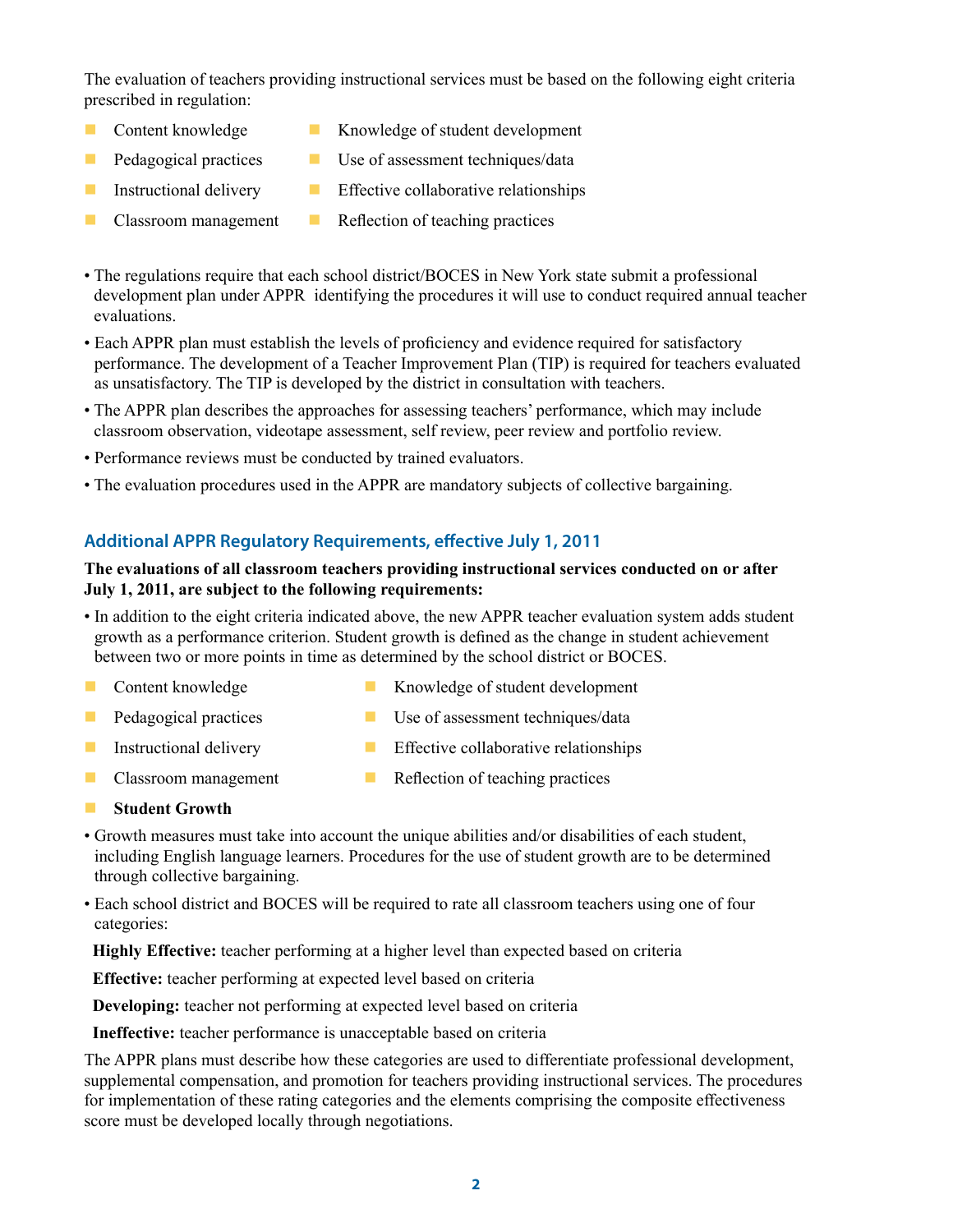- School districts and BOCES must provide timely and constructive feedback to their teachers, including data on student growth and training on how teachers can use student data to improve instruction.
- Superintendents, in collaboration with teachers, pupil personnel professionals, administrators, parents, and other school personnel will develop the annual professional performance review plan.
- Prior to adoption of the APPR plan, organizations representing parents and the recognized representative of the teachers' bargaining unit, must be provided the opportunity to comment on the plan. By September 1, 2011, the governing body of each school district or BOCES must adopt an annual or multi-year plan for the annual professional performance review.

#### **APPR and Teacher Evaluation Legislation, effective July 1, 2011**

**Section 3012-c of Education Law, as added by Chapter 103 of the Laws of 2010, includes the following standards prescribed in the APPR regulations.** 

#### **Composite Score of Teacher Effectiveness**

- Teachers will be rated on a 100-point composite score, which incorporates multiple measures that would place teachers in one of four categories: Highly Effective, Effective, Developing, and Ineffective.
- The 100-point composite score will be comprised of 40 percent based on student achievement measures and 60 percent based on evidence of teacher effectiveness. Evidence of teacher effectiveness will be based on the eight APPR criteria of instructional practice: content knowledge, pedagogical practices, instructional delivery, classroom management, knowledge of student development, use of assessment techniques/data, effective collaborative relationships and reflection of teaching practices.
- Except for the student growth measures on state assessments as prescribed by the commissioner or a comparable measure of student growth, the elements comprising the composite score will be locally developed and collectively bargained.
- Commissioner's regulations, developed with input from the Teacher and Principal Effectiveness Advisory Committee (TPEAC), will set the scoring bands for the four categories. This committee will provide recommendations on regulations to implement Chapter 103 to the Commissioner for consideration and approval by the Board of Regents. TPEAC will be comprised of representatives from key stakeholder groups, including: NYSUT, School Districts, BOCES and the District superintendents, teacher and principal preparation programs, the New York Council of School Superintendents, the New York School Boards Association, the School Administrators Association of New York State, the Council of School Supervisors and Administrators (New York City-based), the New York Association of School Personnel Administrators, and the New York Teacher Centers.

#### **Student Growth as a Criterion**

- For teachers of grades and subjects in which students take state ELA and math assessments, 40 percent of a teacher's composite score of effectiveness will be based on student achievement; 20 percent based on student growth on state exams, where applicable; and another 20 percentage points based on locally selected multiple measures of student achievement that have been determined to be rigorous and comparable across classrooms.
- For teachers of grades or subjects in which students do not take state tests, 20 percent of the teacher's evaluation will be based on comparable measures of student growth and 20 percent locally developed multiple measures of student achievement that are determined to be rigorous and comparable across classrooms. Locally-selected measures must be negotiated in accordance with the Commissioner's regulations and pursuant to the Taylor Law.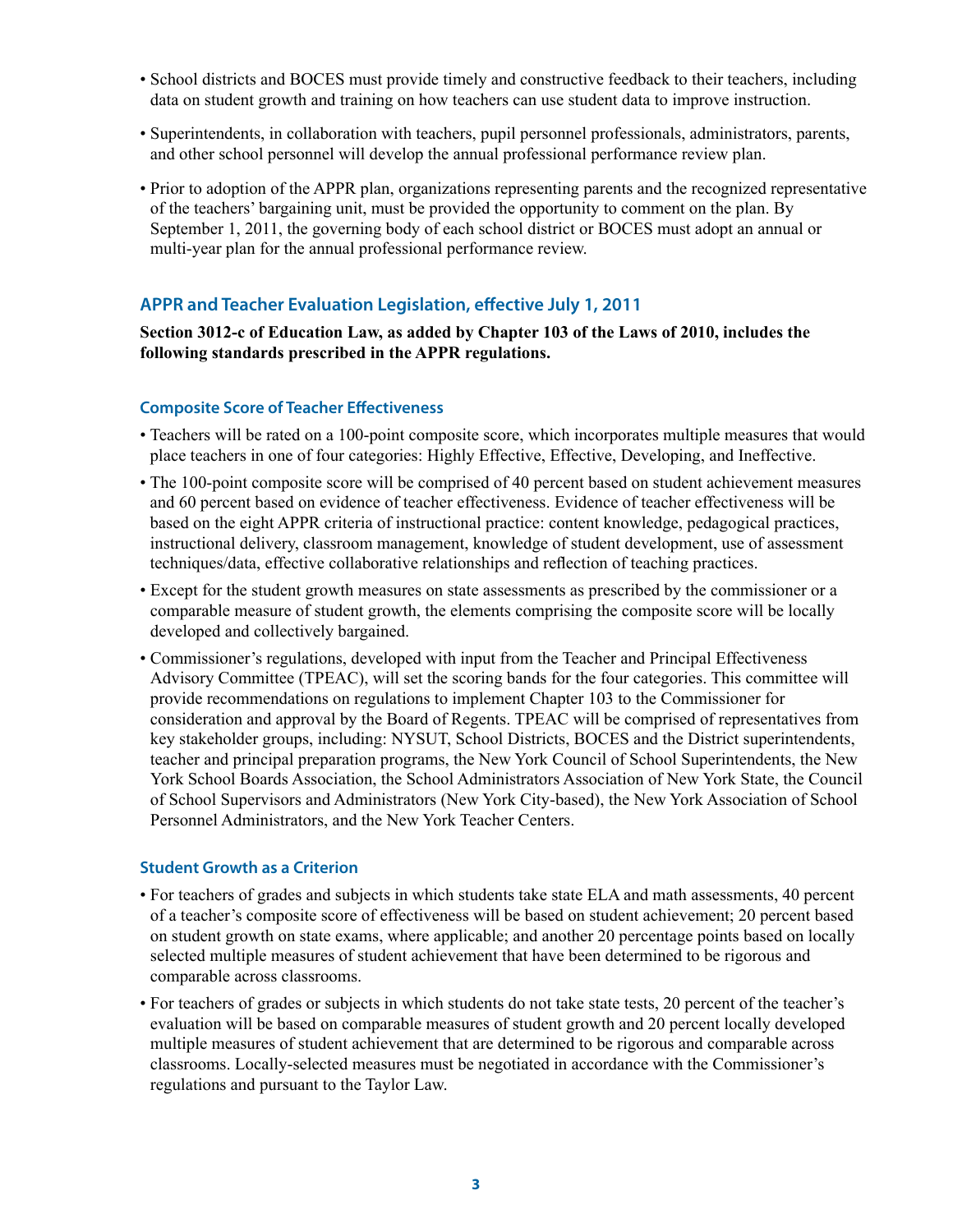| <b>School Year</b>                                                                                                                             | <b>Affected Teachers</b>                                                                         | <b>Student Growth Data</b>                                                                                                                                                                                        | <b>Teacher Evaluations</b>                                                                                                                                                                                                                                                                                                                                                    |
|------------------------------------------------------------------------------------------------------------------------------------------------|--------------------------------------------------------------------------------------------------|-------------------------------------------------------------------------------------------------------------------------------------------------------------------------------------------------------------------|-------------------------------------------------------------------------------------------------------------------------------------------------------------------------------------------------------------------------------------------------------------------------------------------------------------------------------------------------------------------------------|
| Teacher evaluations<br>conducted<br>2010-2011                                                                                                  | All Classroom<br>Teachers                                                                        | Current APPR in effect<br>(Does not include student<br>growth criteria)                                                                                                                                           | - Based on eight criteria included in APPR in<br>effect.                                                                                                                                                                                                                                                                                                                      |
| Teacher evaluations<br>conducted on or after<br>July 1, 2011                                                                                   | Classroom teach-<br>ers in grades 4-8<br>in common branch<br>subjects and ELA<br>and mathematics | Student assessment data<br>on state ELA and math<br>tests administered in<br>2010-2011 school year<br>will be used as the base-<br>line for the initial com-<br>putation of the composite<br>effectiveness score. | - 20% based on state ELA and Math tests or<br>comparable measures of student growth<br>- 20% based on locally selected multiple<br>measures of student performance<br>- 60% based on locally developed measures<br>of instructional practice consistent with<br>standards prescribed in Regulations                                                                           |
| Teacher evaluations<br>conducted on or after<br>July 1, 2012, and<br>subsequent years<br>before Regents<br>approval of a value-<br>added model | All Classroom<br>Teachers                                                                        | Student assessment data<br>administered in the 2011-<br>2012 school year will be<br>used as the baseline for<br>the initial computation of<br>the composite effective-<br>ness score.                             | - 20% based on state ELA and Math tests or<br>comparable measures of student growth<br>- 20% based on locally selected multiple<br>measures of student performance<br>- 60% based on locally developed measures<br>of instructional practice consistent with<br>standards prescribed in Regulations                                                                           |
| 2012-2013 or<br>subsequent years<br>following Regents<br>approval of a value-<br>added model                                                   | All Classroom<br>Teachers                                                                        | Value-Added Growth<br>Model                                                                                                                                                                                       | - 25% cap on use of state ELA and Math tests<br>or a comparable measure of student growth<br>- 15% based on locally selected multiple<br>measures of student performance<br>- 60% based on locally developed measures<br>of instructional practice consistent with<br>standards prescribed in Regulations and<br>selected through negotiation, pursuant to the<br>Taylor Law. |

#### **Timeline for Implementation of Use of Student Growth Data**

• Only after the Board of Regents adopts a value-added growth model (2012-2013 at the earliest), the percent of a teacher's evaluation based upon growth on state assessments or other applicable assessments will cap at 25 percent, with 15 percent based on locally developed multiple measures.

#### **Training and Teacher Evaluators**

Appropriate training must be provided to each individual responsible for conducting an evaluation of a teacher in accordance with the regulations of the Commissioner of Education. NYSED will establish and develop training for teams of "evaluation coaches." The training for teams of "evaluation coaches" will begin in the spring of 2011 and be ongoing. The APPR plan must describe how the school district or BOCES provides training for staff conducting performance evaluations.

#### **Evaluations and the Role of Collective Bargaining in Employment Decisions**

Collective bargaining determines how evaluations will figure into employment decisions including but not limited to:

- Promotion
- Retention
- Tenure determination
- Termination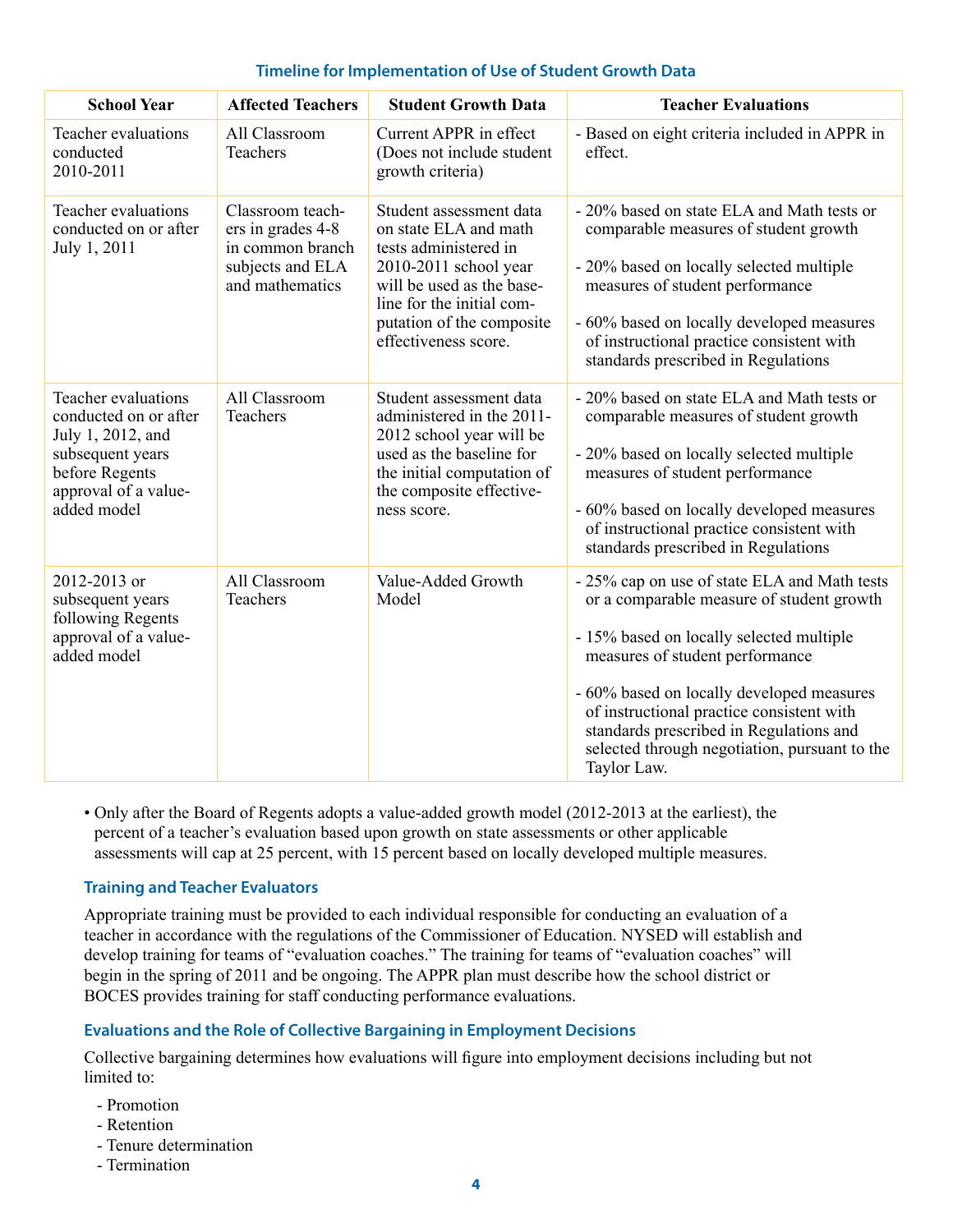- Supplemental compensation
- Teacher development, including but not limited to, coaching, induction support and differentiated professional development.

#### **Teacher Improvement Plan**

- Teachers who receive a rating of "developing" or "ineffective," as a result of an evaluation conducted after July 1, 2011, must receive a Teacher Improvement Plan (TIP) focused on supporting that teacher's growth, as soon as practicable but no later than 10 days after they report to work in September.
- The TIP process is to be developed through collective bargaining.
- The TIP must be developed in consultation with the teacher and include:
- Identification of needed areas of improvement;
- A timeline for achieving improvement;
- The manner in which improvement will be assessed; and
- Where appropriate, differentiated activities to support a teacher's improvement in these areas.
- The district will be required to document that a TIP based upon two ineffective ratings was developed and implemented and multiple opportunities for improvement and supports have been afforded to the teacher that have not resulted in improvement in performance, student achievement, or both, before any disciplinary action based on a pattern of ineffective teaching can be taken against a teacher.

#### **Mandatory APPR Appeal Process**

- Each school district and BOCES will be required to establish an appeal procedure through collective bargaining under which the evaluated teacher can challenge:
	- The substance of the teacher's APPR;
	- The failure of the district or BOCES to adhere to the standards and methodologies required for the APPR, including those specified in Commissioner's Regulations and any applicable locally negotiated procedures; and
	- The failure to issue or implement a TIP.
- An evaluation which is the subject of an appeal may not be offered in evidence or placed in evidence in any 3020-a education law proceedings or any locally negotiated alternate disciplinary procedure, until the appeal process is concluded.

#### **Expedited 3020-a Hearing Process**

- A teacher with two consecutive ineffective annual ratings, may, but would not be required to be charged with incompetence based on a sole charge of a "pattern of ineffective teaching" and be subject to an expedited hearing. This does not preclude a district from filing disciplinary charges against a teacher in accordance with procedures specified in section 3020-a of the education law.
- An expedited hearing will be conducted within 60 days, the currently required number of days, before a single hearing officer for teachers charged with a "pattern of ineffective teaching."
- The district must present evaluations and establish that the TIP was substantially developed and implemented and provide documentation of implementation when the teacher was first rated as "ineffective" and when the teacher was rated as "developing" if that rating preceded the first rating of "ineffective."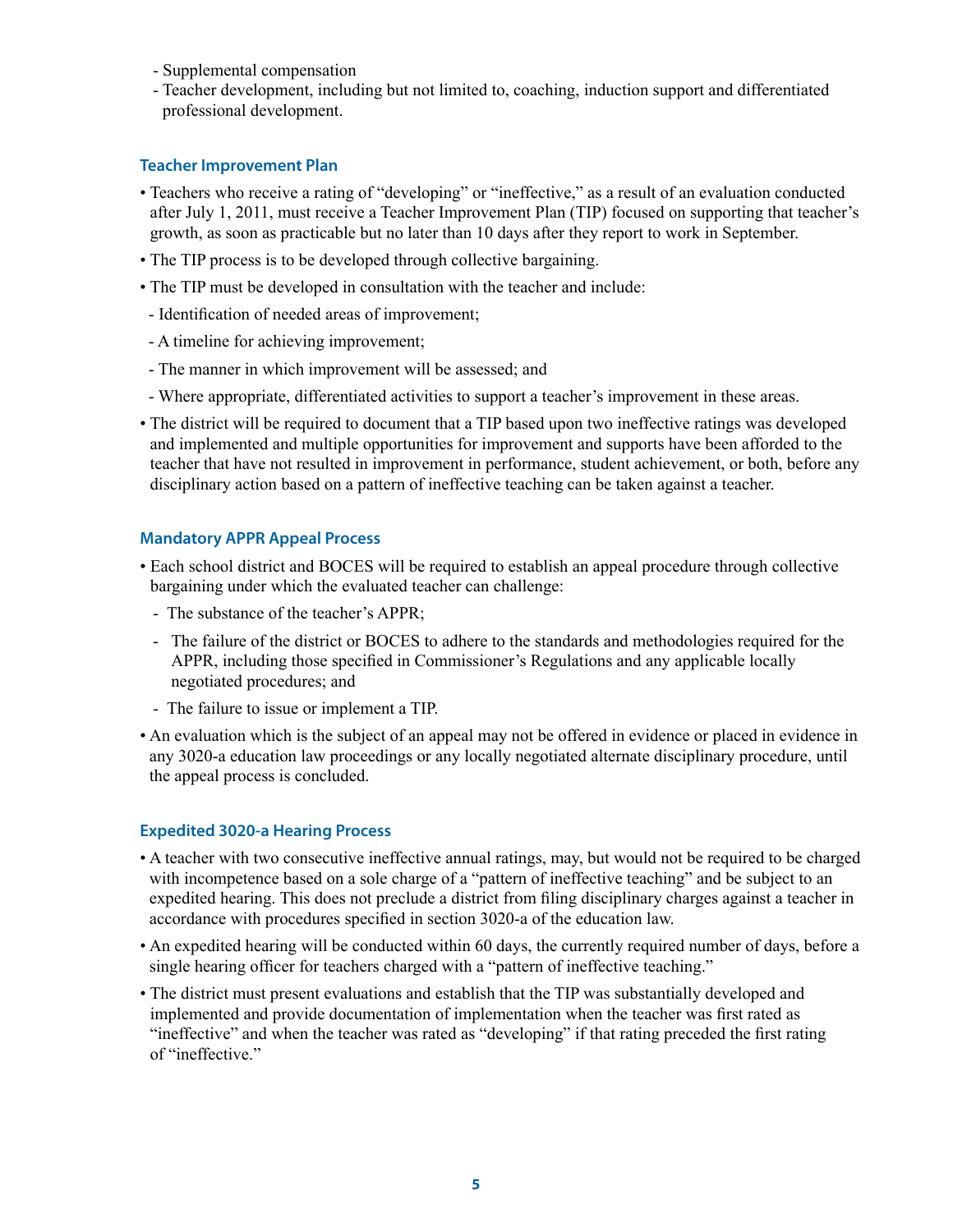- A hearing officer may grant limited adjournment of an expedited hearing for circumstances beyond the control of the requesting party and if an injustice would result if no adjournment is granted.
- The expedited hearing process does not preclude an employee from raising any defense in challenging the allegation of ineffective teaching and presenting evidence to support the teacher's case.

#### **Next Steps**

- Local leaders should consult with their labor relations specialist (LRS) and begin planning for implementation. The following information should be considered:
- Any provisions of collective bargaining agreements in effect on July 1, 2010, are not negated and remain in effect until there is a successor agreement. Collective bargaining agreements which, prior to June 30, 2010, have been extended, rolled over, or otherwise have had their expiration date changed to a date beyond July 1, 2010, are also not affected until a new successor agreement is reached.
- If an existing contract does not address APPR at all or it has been dealt with outside of the bargaining process, local leaders should be aware that the APPR must be negotiated in accordance with the new law and regulations prior to July 1, 2011. Expired agreements stay in place until a successor agreement is reached.
- Collective bargaining agreements reached after July 1, 2010, must address APPR and conform to the new laws and regulations. NYSUT recommends locals consider the option of including language in the collective bargaining agreement acknowledging their intent to negotiate, but to defer negotiations on the new APPR until the new Commissioner's Regulations are adopted.
- **n** NYSUT will keep members informed on the progress of the AFT innovation project and other initiatives that can be used to inform and guide local teacher evaluation discussions.
- **NYSUT** will ensure teacher representation on the state Teacher and Principal Effectiveness Advisory Committee (TPEAC). TPEAC, which is expected to be appointed by the Board of Regents, will include representatives of teachers, principals, superintendents, school boards and other stakeholders.
- **NI** NYSUT will keep locals informed on the regulations adopted by the Board of Regents in consultation with the Teacher and Principal Effectiveness Advisory Committee.
- **n** NYSUT will identify and disseminate information on multiple measures of teacher effectiveness, including evidence of student learning.
- **NYSUT Research and Educational Services, in collaboration with Field Services and the Education &** Learning Trust, will develop and conduct informational sessions and provide supporting materials on changes to teacher evaluation and APPR for regional leadership conferences.
- Local measures of student achievement, procedures for evaluations and the appeals process must be negotiated. LRSs will assist locals with these issues in developing concepts and language for bargaining.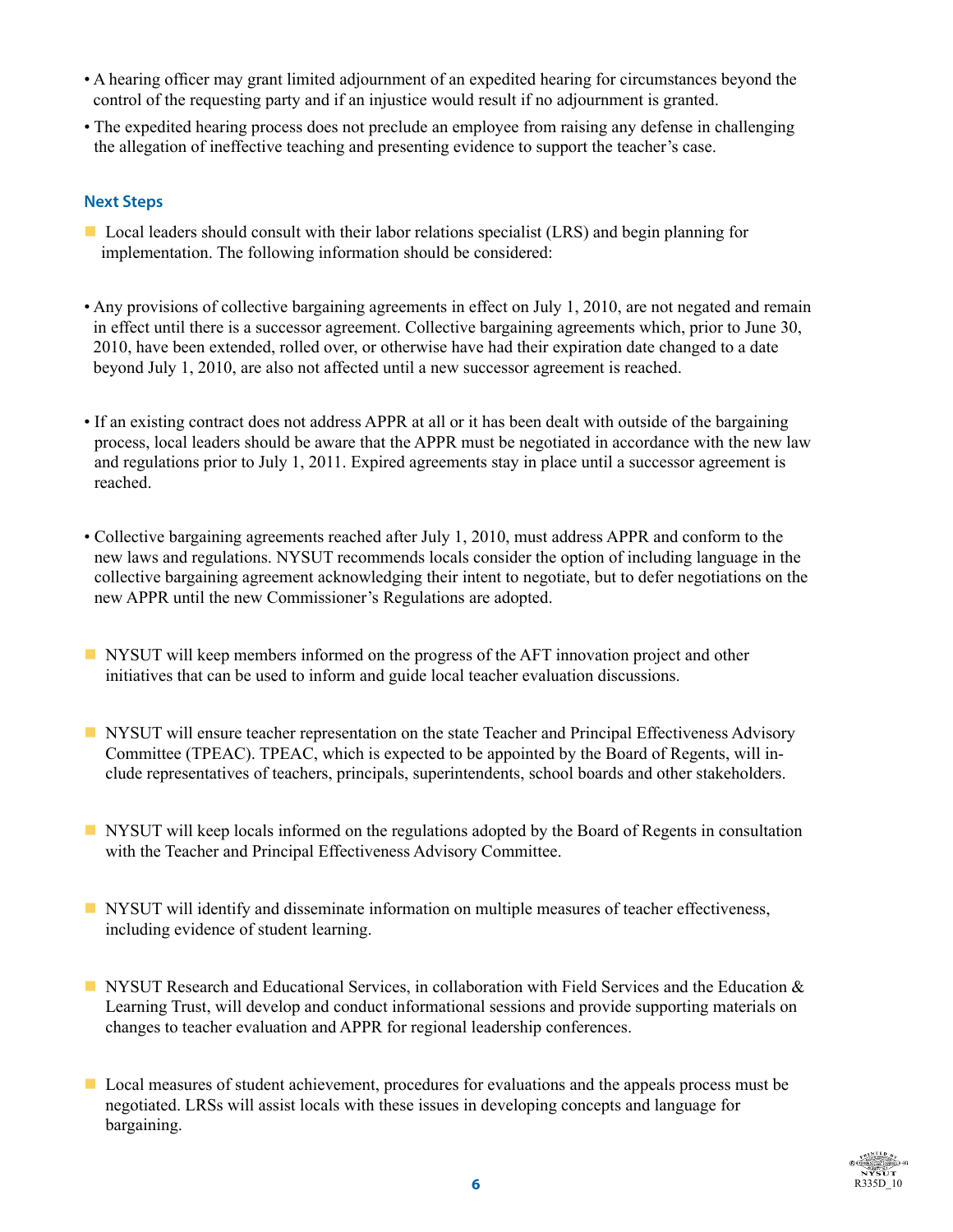## Bargaining Notes

# **Race to the Top**  Final Scope of Work SEPTEMBER 2010



Tow that New York state has received a federal Race to the Top grant, every school district that signed on to the RTTT plan will be required to develop a final scope of work and budget. Because of the bargaining issues highlighted in this document, school districts participating in RTTT will have to engage their local union in the final scope of work.

 During the 90 days, districts and locals will need to agree to negotiate over the issues required to implement the final scope of work during the four-year term of the grant.

 We expect unions and school districts will need to continue bargaining after the 90-day period with the goal of implementation during the four-year term of the grant. Sample language to be used as a placeholder is included in this document.

 As part of RTTT, districts will have to implement Section 3012-c of the Education Law. This new teacher evaluation law has timelines for implementation which continue during implementation of RTTT. Keep in mind, RTTT does not change the new law. As always, discuss next steps with your Labor Relations Specialist.

#### **Preliminary Bargaining Principles**

n Sample placeholder language for use in the event that negotiations have not been concluded within the 90-day final scope of work period:

"The parties acknowledge that they are engaged in good faith negotiations necessary to implement the final scope of work required by the Race to the Top grant issued to New York State by the United States Department of Education and that they shall conclude such negotiations as expeditiously as possible in accordance with and subject to their rights and obligations under Article 14 of the Civil Service Law."

#### **Taylor Law Rights and Duties:**

- A. Both parties have the right and the duty to negotiate concerning terms and conditions of employment.
- B. A collective bargaining agreement which addresses a subject may not be reopened during the life of the agreement without mutual agreement.
- C. The duty to negotiate does not create a duty to agree.
- D. Subjects which are non-mandatory subjects of bargaining but are contained in a collective bargaining agreement are thereby converted to mandatory subjects of bargaining, and may not be unilaterally changed.
- E. Non-mandatory subjects of bargaining may but are not required to be negotiated; such non-mandatory subjects may be unilaterally implemented, but the impact of such subjects on terms and conditions of employment is mandatorily negotiable.
- F. A "zipper clause" in a collective bargaining agreement is an agreement that negotiations on all subjects, whether covered in the agreement or not, have been concluded until a new agreement is negotiated.
- G. Parties may negotiate any subjects unless prohibited by law or public policy or unless employer action is mandated by law.
- H. Terms of expired agreements remain in effect until a new agreement is negotiated and in effect.
- I. The 90-day scope of work requirement does not supersede the bargaining and impasse resolution provisions of the Taylor Law.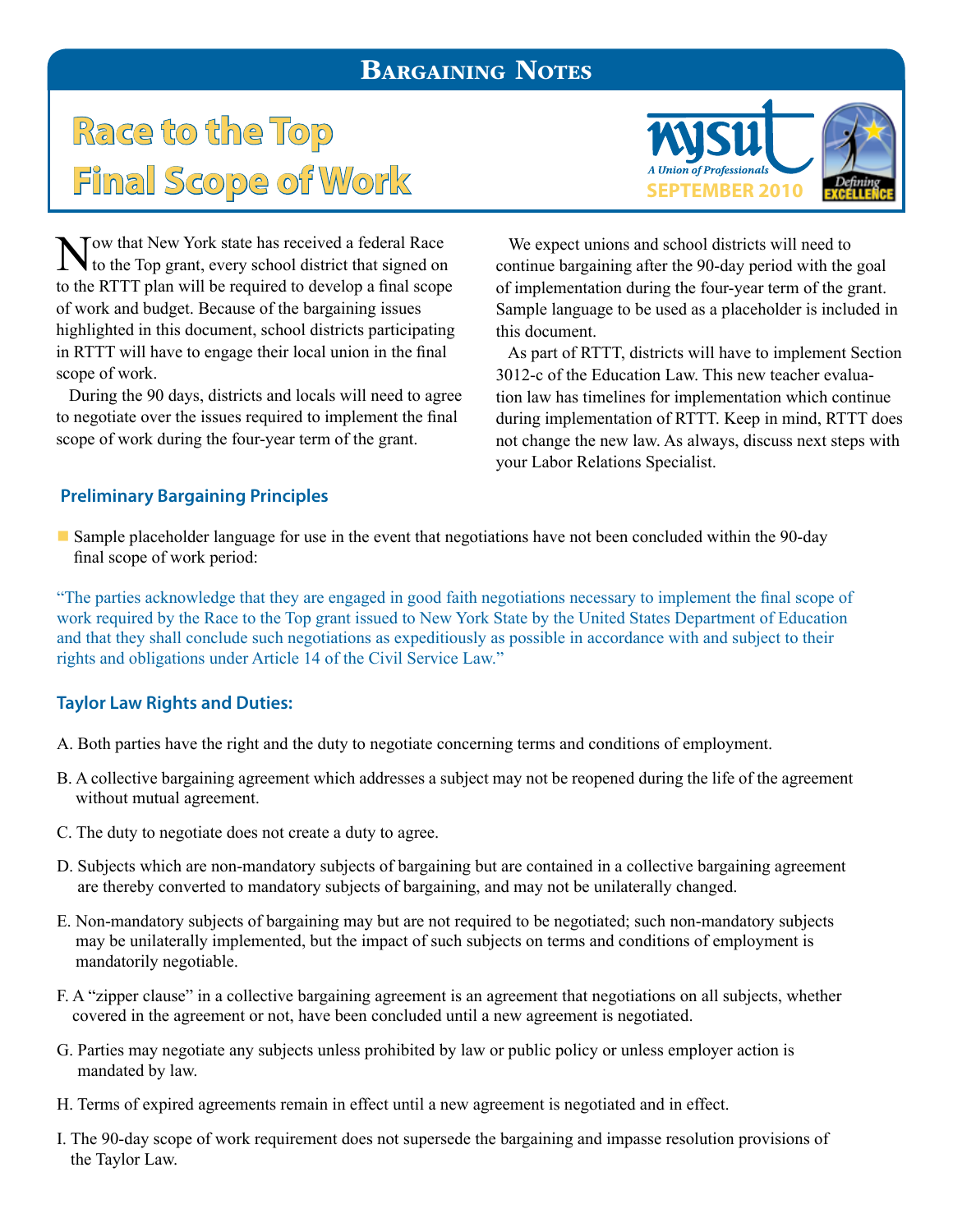The following table refers to specific sections of Race to the Top Memorandum of Understanding elements required to be negotiated in support of scope of work provisions:

| <b>OPERATIVE ELEMENTS OF RTTT MOU</b>                       | <b>NEGOTIATIONS REQUIRED</b>                                                                                                                                                                                                                          |
|-------------------------------------------------------------|-------------------------------------------------------------------------------------------------------------------------------------------------------------------------------------------------------------------------------------------------------|
| B. Enhanced student standards $\&$ high quality assessments | N <sub>o</sub>                                                                                                                                                                                                                                        |
| C. Data systems to support instruction                      |                                                                                                                                                                                                                                                       |
| i. Use of local instructional improvement systems           | N <sub>0</sub>                                                                                                                                                                                                                                        |
| ii. Professional development on use of data                 | Yes (role of APPR in professional development<br>plans and compensation for professional<br>development outside the work day, consequence<br>of failure by employer to provide professional<br>development)                                           |
| iii. Availability & accessibility of data to researchers    | N <sub>0</sub>                                                                                                                                                                                                                                        |
| D. 2 Improving teacher effectiveness based on performance   |                                                                                                                                                                                                                                                       |
| i. Measure student growth                                   | Yes (design, criteria, implementation and uses of<br>student performance measures)                                                                                                                                                                    |
| ii. Design $&$ implement evaluation systems                 | Yes                                                                                                                                                                                                                                                   |
| iii. Conduct annual evaluations                             | Yes                                                                                                                                                                                                                                                   |
| iv. a. Use evaluations to inform professional development   | Yes                                                                                                                                                                                                                                                   |
| iv. b. Use evaluations to inform compensation               | Yes                                                                                                                                                                                                                                                   |
| Use evaluations to inform promotions                        | Yes, to the extent that APPR is a factor in career<br>ladder promotions, as well as issues related to<br>compensation and procedures for appeals of<br>promotion decisions.                                                                           |
| Use evaluations for retention                               | Yes, to the extent that APPR is a factor in<br>retention decisions. TIPs and procedures related<br>to retention decisions are also subject to<br>collective bargaining. An appeals process to<br>challenge APPR is also required to be<br>negotiated. |
| iv. c. Use evaluations to inform tenure decisions           | Tenure decisions are not subjects of bargaining.<br>The procedures leading up to the tenure<br>decision are bargainable.                                                                                                                              |
| iv. d. Use evaluations to inform removal decisions          | Yes, as it relates to the use of APPRs in<br>disciplinary proceedings authorized by<br>§3012-c. Formulation and implementation of<br>TIP and APPR are to be negotiated as well.                                                                       |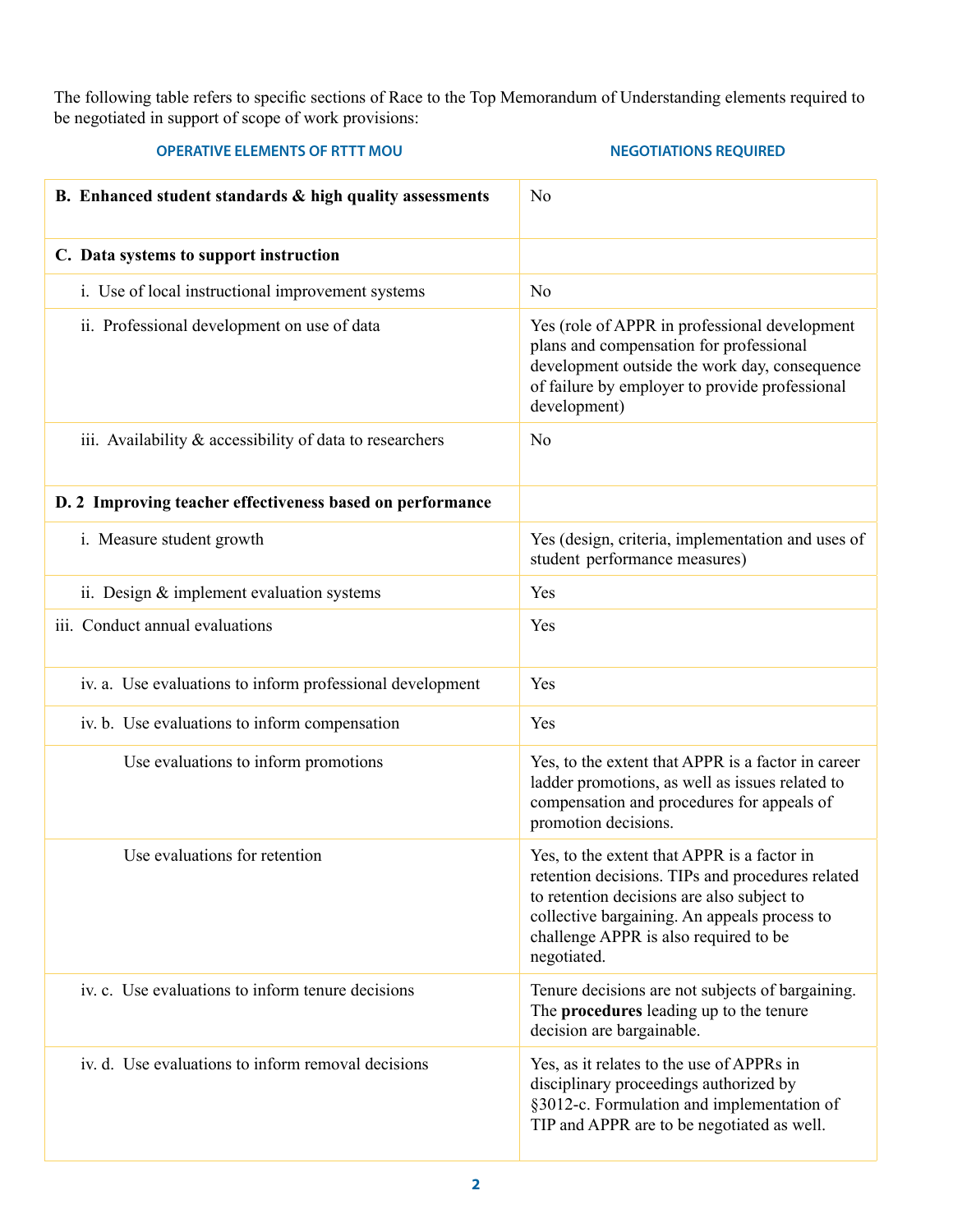#### **OPERATIVE ELEMENTS OF RTTT MOU SEXUAL REGOTIATIONS REQUIRED**

| D. 3 Ensuring equitable distribution of effective Teachers                                                                                                                                                                                                                            |                                                                                                                          |
|---------------------------------------------------------------------------------------------------------------------------------------------------------------------------------------------------------------------------------------------------------------------------------------|--------------------------------------------------------------------------------------------------------------------------|
| i. High poverty/high minority schools                                                                                                                                                                                                                                                 | Yes (transfer/seniority rights, additional<br>compensation)                                                              |
| ii. Hard to staff subjects/specialty areas                                                                                                                                                                                                                                            | Yes (compensation)                                                                                                       |
| D. 5 Providing effective support to teachers                                                                                                                                                                                                                                          |                                                                                                                          |
| i. Quality professional development                                                                                                                                                                                                                                                   | Yes                                                                                                                      |
| ii. Measure effectiveness of PD                                                                                                                                                                                                                                                       | Yes (procedures)                                                                                                         |
| E. Turning around lowest achieving schools                                                                                                                                                                                                                                            | No (selection of model is non-mandatory)                                                                                 |
| i. Turnaround Model                                                                                                                                                                                                                                                                   | Yes (bumping, transfer, seniority rights,<br>separation benefits, discipline/layoff<br>procedures)                       |
| ii. Restart Model                                                                                                                                                                                                                                                                     | Yes (impact, continued status of CBA,<br>continued status of bargaining agent)                                           |
| iii. School Closure Model                                                                                                                                                                                                                                                             | Yes (impact on employees: transfer rights,<br>separation pay, retirement incentive, bumping<br>and recall rights, other) |
| iv. Transformation Model<br>(Evaluation system that rewards effective and removes<br>ineffective teachers; professional development; incen-<br>tives and flexible working conditions; use of data, family/<br>community engagement; operational flexibility; technical<br>assistance) | Yes (workday, work week, work year,<br>instructional time, working conditions,<br>compensation)                          |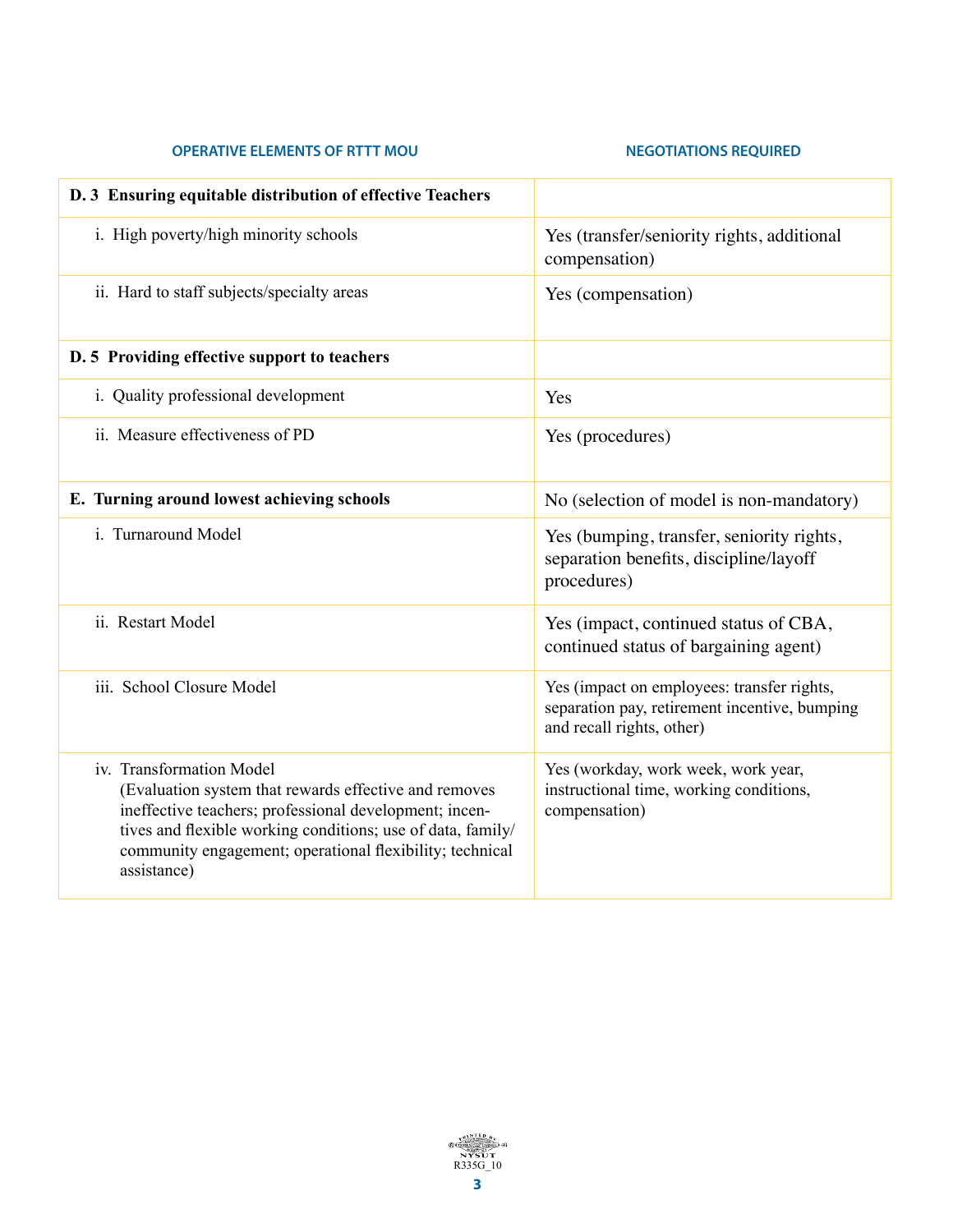## Bargaining Issues

# **Implementing RTTT/School**  Improvement Grants SEPTEMBER 2010



This document is designed to highlight the issues that may require collective bargaining in order to implement the federal Race to the Top and the School Improvement Grant program.

Bargaining issues are arranged by topic, with RTTT

## **I. Professional development**

section in parentheses. As you review your district's implementation plan and discuss it with your Labor Relations Specialist, this should

help you identify issues to consider.

elements referenced by Memorandum of Understanding

- $\blacksquare$  On the use of student data (C.ii)
- Use of evaluations to inform professional development  $(D.2.i\nu.a)$
- $\blacksquare$  Measure effectiveness of professional development (D.5.ii)

#### **Issues**

- $\triangleright$  Check PDP regulations regarding coverage of issues
- $\triangleright$  Cost of professional development
- $\triangleright$  Compensation for non-workday professional development

## **II. Distribution of effective teachers**

- $\blacksquare$  High poverty/high minority schools (D.3.i)
- $\blacksquare$  Hard to staff subjects and specialty areas (D.3.ii)

#### **Issues**

- Procedures for making transfer decisions (including identification of effective teachers, seniority, term of transfer – temporary or permanent, limits on employer discretion, right to return to original assignment, impact on transferred teacher's APPR rating)
- $\triangleright$  Additional compensation for accepting transfer
- $\blacktriangleright$  Additional compensation for hard to staff subjects and specialty areas (including evidence required for determining which subjects/areas qualify, whether hiring above starting salary is permitted by CBA, should be expanded or is currently sufficient, whether top range should be higher)

## **III. Evaluations**

#### ■ Criteria (D.2.i, ii)

- Inder the new APPR law, elements comprising the composite APPR effectiveness score, including the  $20\%$  of the APPR rating based on locally determined multiple measures of student achievement, are subject to collective bargaining, but must be consistent with law and Commissioner's regulations. (For a full discussion of all aspects of the new law on evaluations, see the NYSUT Fact Sheet: New APPR Regulations and Teacher/Principal Evaluation Legislation.)
- $\triangleright$  Similarly, the 20% of the composite APPR effectiveness score must be determined based on state assessments, if available, and on local assessments, if not.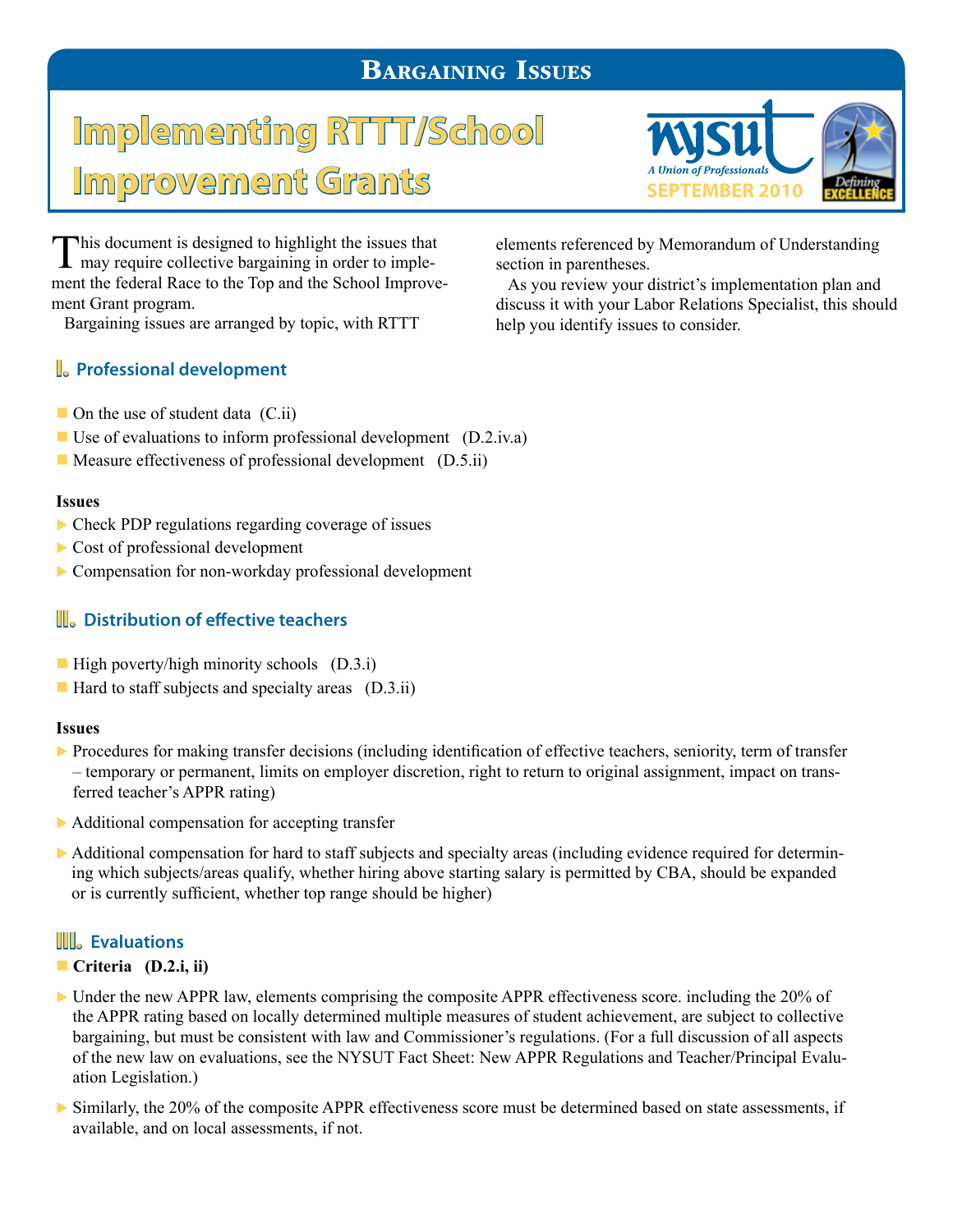#### **Issues**

- Details of what test scores will be used and how test scores will be determined (number of students, attendance, start scores, end scores, number and/or weighting of special education and ELL students, assistance of TAs or aides)
- $\triangleright$  Details of how test scores will be translated into performance ratings (overall student load average, class averages, percentage of students making less than, equal to or more than a year's growth, others)
- $\triangleright$  Details of how other measures of teacher performance (including those designated by Commissioner's regulations and others) will be used in determining the remaining 60% of APPR ratings.

#### **n** Procedures

 $\triangleright$  All procedures relating to the conduct of evaluations, use of evaluations in informing professional development, compensation, promotion and employment status, appeals of evaluations, and design and implementation of TIPs are subject to collective bargaining.

#### **Issues**

 $\triangleright$  For a full discussion of the issues and procedures relating to evaluation appeals and TIPs see the NYSUT guidance document Options for Locals to Consider in Negotiating Teacher Evaluation Appeals and Teacher Improvement Plans.

#### $\blacksquare$  Use of evaluations to inform compensation, promotions and employment status (D.2.iv.b)

 $\blacktriangleright$  The use of evaluations to inform employment decisions including, but not limited to, promotion, retention, tenure determination, termination and supplemental compensation is subject to collective bargaining.

Issues related to compensation

- Rating to determine step movement (e.g., ineffective  $=$  no step movement; highly effective  $=$  2 step movement)
- $\blacktriangleright$  Use of bonuses
- $\triangleright$  Compensation committee (membership, scope of authority)
- $\blacktriangleright$  Eligibility for compensated positions/promotions
- $\triangleright$  Percentage of teachers per rating category if related to compensation
- $\blacktriangleright$  Funding of supplemental compensation/base pay
- $\triangleright$  Retention or elimination of traditional salary schedule
- $\triangleright$  Ability to opt out of alternative compensation plan (e.g., currently employed/tenured teachers)

#### Issues related to promotions

- $\triangleright$  Different titles in career ladder (e.g., novice, apprentice, lead, master)
- $\blacktriangleright$  Additional compensation based on title
- $\blacktriangleright$  Applicability to all teachers, new teachers, permanently certified teachers
- $\triangleright$  Criteria for acquiring master teacher status (e.g., highly effective rating for 3 years, NBCT credential, peer review)
- $\triangleright$  Criteria for continuance or loss of master teacher status (e.g., maintenance or loss of highly effective rating)

Issues related to employment status

For a full discussion of the issues and procedures relating to evaluation appeals and TIPs as they affect employment status, see the NYSUT guidance document Options for Locals to Consider in Negotiating Teacher Evaluation Appeals and Teacher Improvement Plans.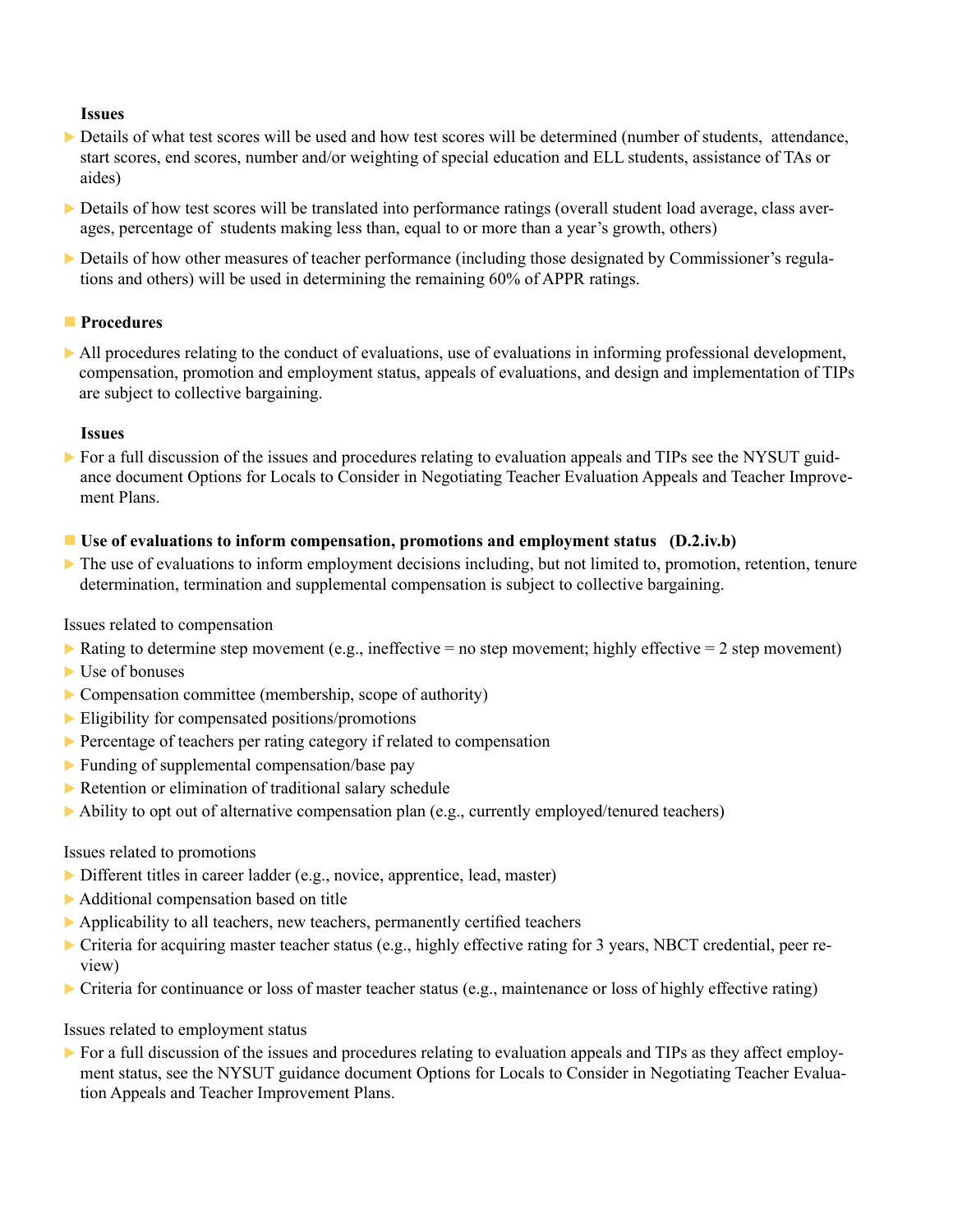## **IIII. Turning around the lowest achieving schools (E.2)**

The four models for turning around the lowest achieving schools (Transformation, Turnaround, Restart, School Closure) outlined in the State's RTTT plan and approved by the Commissioner present a wide range of issues that are subject to collective bargaining. It is expected that the vast majority of such schools will elect the Transformation Model.

■ Termination of staff (Turnaround Model, School Closure Model)

#### **Issues**

- $\triangleright$  Seniority, bumping and transfer rights
- $\blacktriangleright$  Separation benefits
- $\triangleright$  Discipline/layoff procedures
- $\triangleright$  Conditions under which terminated staff may reapply for and be rehired in their former positions or other positions inn the reorganized school (e.g., hired with same salary and benefits, years of credited service and seniority, tenure status)
- $\blacktriangleright$  Recall rights
- **Flexibility in working conditions (Transformation Model, Turnaround Model)**

#### **Issues**

- Length of school/work day and/or school/work year (e.g., to provide increased instructional time, professional development, professional collaborative opportunities, home visitations, student enrichment activities, AIG services)
- $\triangleright$  Modifications of the instructional schedule (e.g., flexible scheduling)
- $\triangleright$  Modification of working conditions (e.g., seniority rights in teaching assignments, rules governing number of classes taught, daily or weekly student load limits, administrative duties, preparation time, consecutive work periods)
- $\blacktriangleright$  Staffing
- External Lead Partner Management (Restart Model, Turnaround Model)

#### **Issues**

- $\triangleright$  Continued status of collective bargaining agreement
- $\triangleright$  Continued status of bargaining agent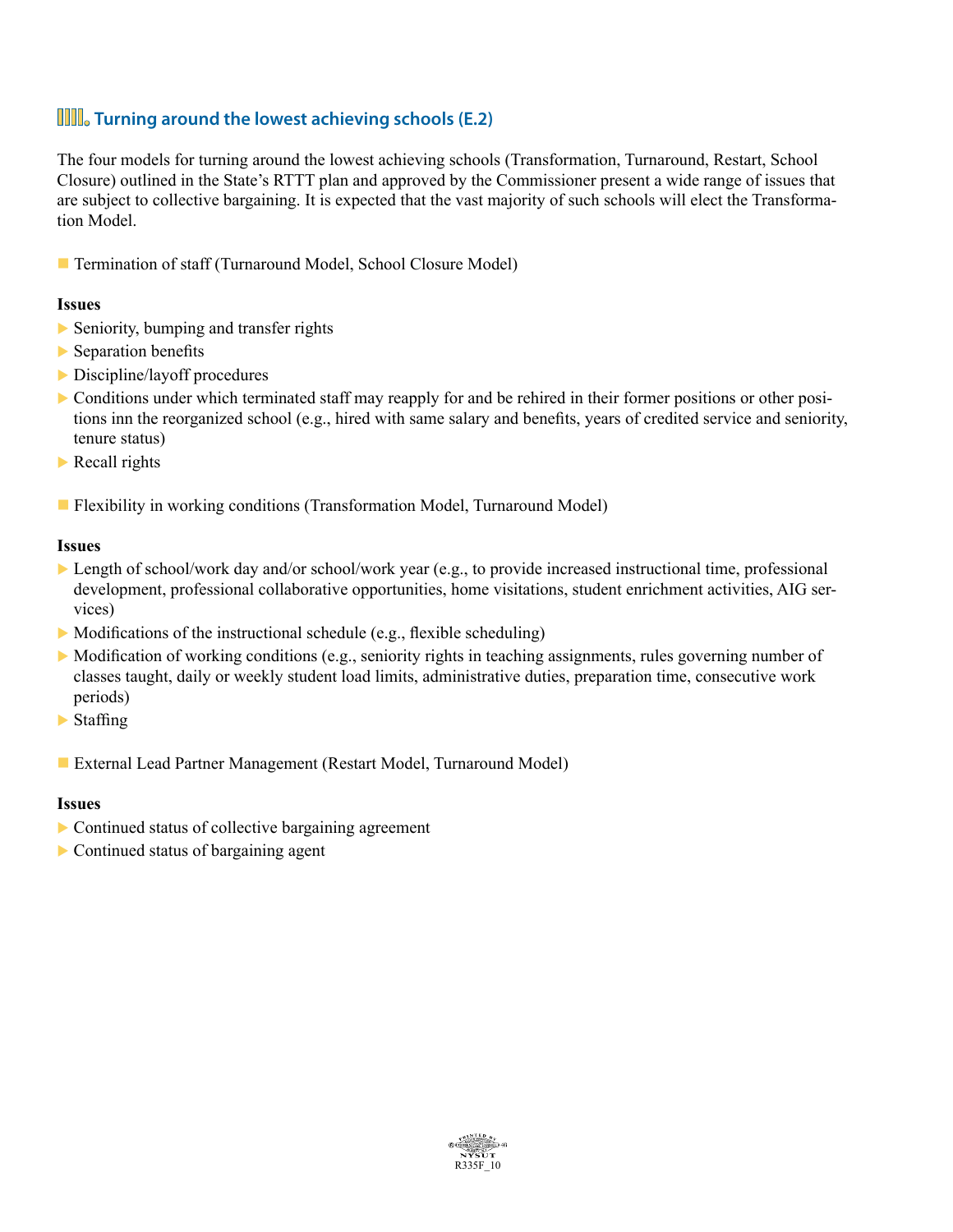# TOPIC: OPTIONS FOR LOCALS TO CONSIDER IN NEGOTIATING

# **Teacher Evaluation Appeals Teacher Improvement Plans** AUGIUST 2010



Starting in 2011-12, classroom teachers will be rated in one of four categories: *highly effective, effective, developing* or *ineffective*. The new law requires a negotiated system of continual professional growth supported by meaningful evaluation and professional development.

 The timing of implementation of changes to your district's Annual Professional Performance Review plan is dependent on your local contract. If your new contract is negotiated after July 1, 2010, the new contract must address the changes in APPR or provide for parties to reopen bargaining on APPR changes after the Education Commissioner's regulations are established.

 While negotiation of new contract language to implement changes in the evaluation process and related employment decisions is best addressed after the adoption of Education Commissioner's regulations, this bulletin will help you prepare for the many important issues to be addressed at the bargaining table when negotiating aspects of teacher evaluation appeals and the process for developing Teacher Improvement Plans (TIPs). As always, discuss next steps with your Labor Relations Specialist.

### **I. Underlying Premises and Assumptions**

- Improving teacher practice and improving student learning are the primary goals of teacher evaluations.
- n Evaluations play an important role in employment decisions and need to be conducted fairly and objectively.
- n The new evaluation law represents a shift in emphasis to performance ratings. A rating is more critical than ever.
- n Many locals have negotiated evaluation procedures that are subject to the grievance and arbitration provisions of their CBAs while limiting review of a rating to a committee, superintendent or other internal review.
- n The new evaluation law requires that there be an appeal process negotiated by the parties for review of a teacher's evaluation.
- The purpose of Teacher Improvement Plans is to improve teaching practice and student learning.
- **TIPs should provide teachers with appropriate resources and support leading to meaningful professional growth.**

#### **II. Options for Conducting Appeals of Evaluations**

The appeals procedure required by the new law is subject to collective bargaining. As you prepare to negotiate the process, the following should be discussed with your Labor Relations Specialist:

#### **A. Issues to be Considered**

- $\blacksquare$  Ability to appeal the composite score, evaluation procedures
- Appeals of *ineffective* ratings
- Appeals of *developing* and *effective* ratings
- n Appeals of appropriateness of TIPs (upon rating as *ineffective* or *developing*)
- **n** Appeals of implementation of TIPs (at conclusion of TIP period)
- Scope of authority of reviewer(s) to set aside, modify and/or require new evaluation
- $\blacksquare$  Time limits for filing appeals.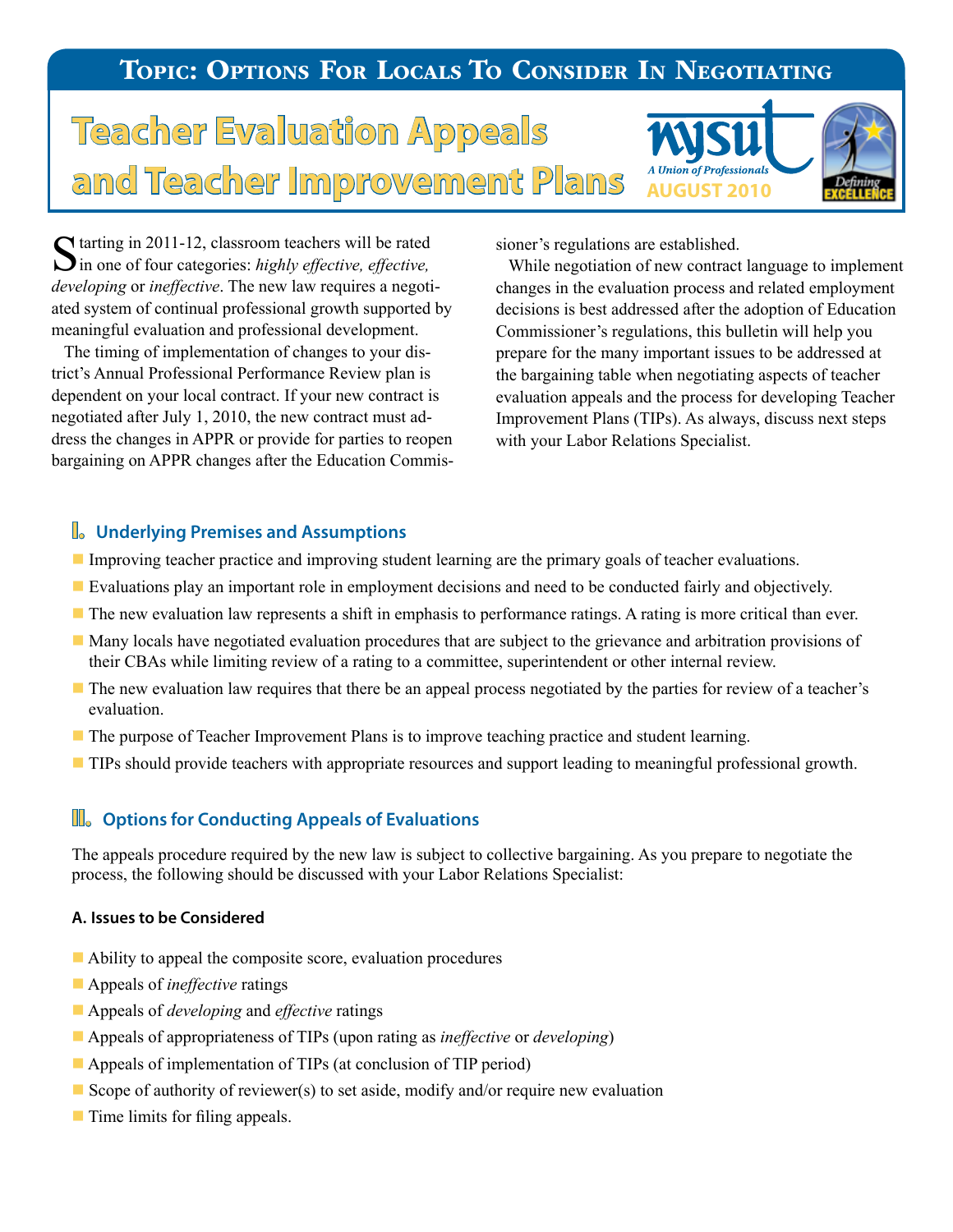#### **B. Possible procedures for conducting appeals**

- $\blacksquare$  Provide separate review processes for evaluation procedures and ratings
- **n** Provide one review process for evaluation procedures and *ineffective* ratings and a separate review process for *developing* and *effective* ratings
- **n** Provide a unified/expedited review process for all procedural and rating determinations.

#### **C. Options for Conducting Appeals**

Locals should consider various factors in preparing to negotiate an APPR appeal procedure. The following questions and options are intended to suggest possibilities for your consideration and are not intended to exhaust all of the questions that may arise or options that are available to you. As always, it is strongly recommended you discuss these issues with your LRS.

#### **What procedures can be used for conducting appeals?**

Appeals of ratings or evaluation procedures can be conducted in various ways. You may decide that all appeals should be subject to a single procedure or that appeal procedures should be handled on a case-by-case basis. Among the possible procedures for hearing appeals are:

**n** Grievance and arbitration

- Review by a neutral hearing officer on an expedited basis
- Review by a joint labor-management committee  $\blacksquare$  Review by a committee of peers

A single procedure can be used for review of all aspects of the appeal process, or a combination of possible procedures might be used for different aspects of the process.

#### **What can be appealed?**

As indicated in Section B, appeals fall into two general categories: reviews of alleged violations of rating procedures and reviews of the ratings themselves.

- You may decide that different kinds of appeals should be subject to different procedures. For example, appeals of alleged *procedural* violations might be handled through grievance and arbitration while appeals of *ratings* might be submitted to a joint labor-management committee (or *vice-versa*).
- n You may decide that teachers should be able to appeal certain ratings and not others. For example, *ineffective* and *developing* ratings might be subject to appeal, but not an *effective* rating. Or you may decide that appeals of all ratings should be permitted, particularly if additional compensation is tied to ratings.
- n You may also decide to provide different appeal procedures for different ratings or to allow review of some ratings but not others. For example, *ineffective* ratings might be conducted by a impartial hearing officer while *developing* and *effective* ratings might be conducted by a peer committee, again depending upon the extent to which ratings may be a factor in additional compensation.

#### **Who determines if it is permissible to appeal a rating?**

The decision to appeal a rating, either on the basis of an alleged procedural violation or a challenge to the substance of the rating itself, should be at the option of the affected employee or determined by the local association and its answer may depend upon the type of appeal procedure selected.

#### **How is the reviewer's scope of authority determined?**

In negotiating an appeal procedure, consideration should also be given to the extent of authority granted to the reviewer(s) both to hear appeals and to provide a remedy where it is determined that a rating is substantively incorrect or that a violation of the evaluation procedure has occurred.

n Will the reviewer(s) have authority to review *both* the substance of a rating as well as the alleged violations of the evaluation procedure, or only the latter?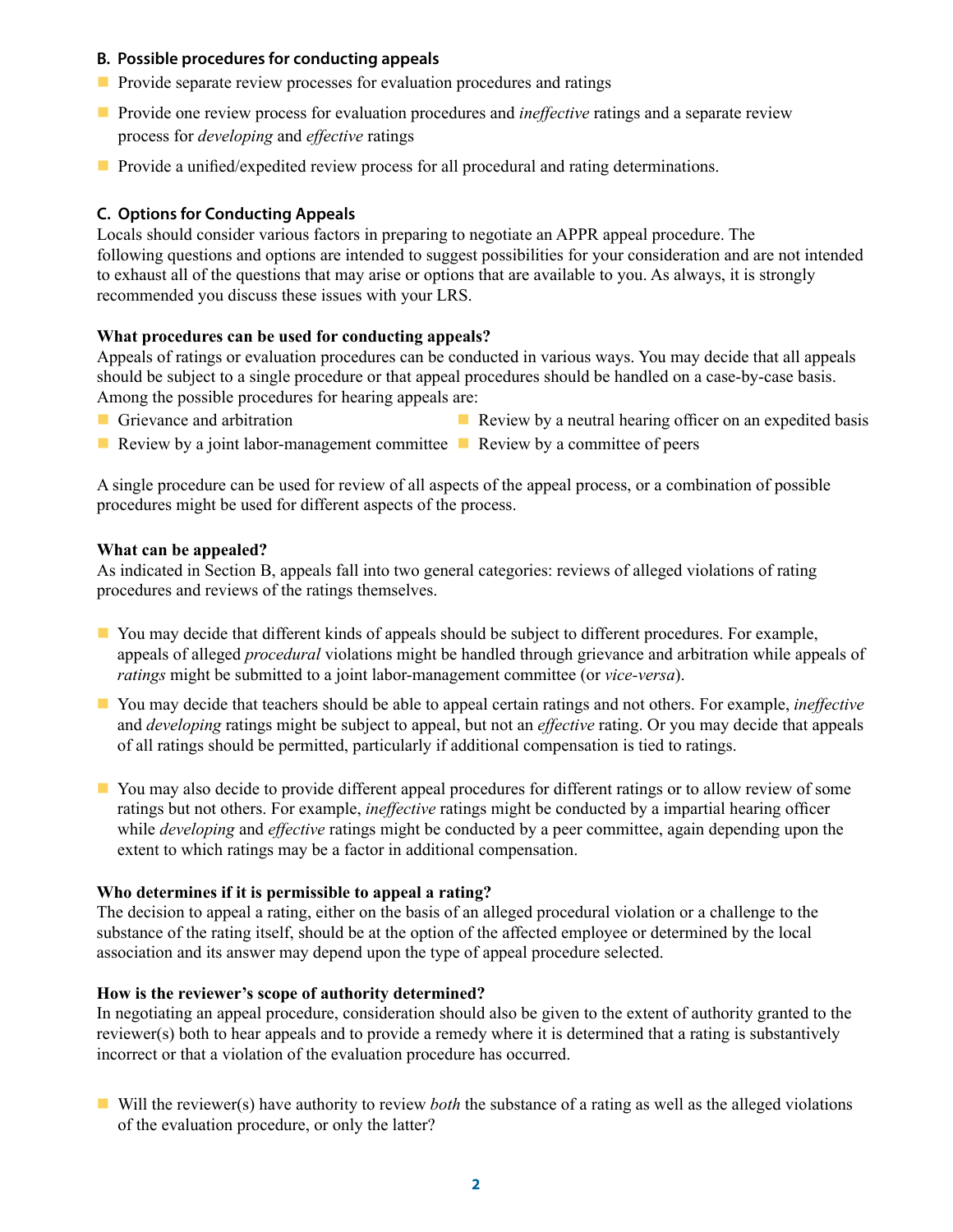- If the reviewer(s) determines that a rating has been affected by substantial error or defect or by a procedural violation, the following remedies might be among those available:
	- Set aside a rating if it has been affected by substantial error or defect
	- Modify a rating if it is affected by substantial error or defect
	- Order a new evaluation if procedures have been violated

## **III. Recommendations for TIPs**

TIPs have been part of the APPR process since its inception. Under the new law, TIPs play a bigger role. The following recommendations should be discussed with your LRS:

- $\blacksquare$  Effective elements of a TIP should:
	- Be developed in consultation with the teacher, including procedures for resolving differences between the administrator and teacher on the components of the TIP;
	- Allow for the participation of a union representative;
	- Clearly specify in writing the area(s) needing improvement;
	- Clearly specify in writing the performance goals, expectations, timelines, benchmarks and standards a teacher must meet;
	- Clearly specify in writing the appropriate strategies and actions the district will make available to the teacher (e.g., peer coaching, portfolios, observations of other teachers, academic study, in-service courses, etc.);
	- Clearly specify in writing how improvement/progress will be measured and monitored;
	- Provide for periodic reviews of improvement/progress;
	- Afford the teacher access to appropriate differentiated Professional Development opportunities, materials, resources and supports, and time within the school day to meet with administrators/supervisors and/or peer coaches;
	- Provide that no disciplinary action shall be taken by the district against the teacher until the TIP has been implemented and its effectiveness in improving the teacher's performance has been evaluated;
	- Provide that there shall be no further action by the district if the teacher has met or exceeded the TIP's performance expectations;
	- Be provided at no cost to the teacher;
	- Clearly state that the TIP is an instrument to promote professional growth and is not disciplinary in nature and that it will not be accompanied by disciplinary sanctions such as the withholding of raises, step increments, etc;
	- Provide that any courses taken as part of the TIP will count toward salary advancement;
	- Provide that involvement by the teacher in TIP activities outside of the normal school day/year is voluntary and no cost to the teacher;
	- Provide protection of teachers' rights in the event that administrators do not follow through on TIP components;
	- Clearly specify the district's responsibility in providing professional development. Set a deadline for providing the TIP, as soon as possible or 10 days after teachers report to school.
- **TIPs may:** 
	- Define the purposes and composition of the APPR Committee;
	- Provide for a TIP appeals process to the APPR Committee; and
	- Require training for district evaluators.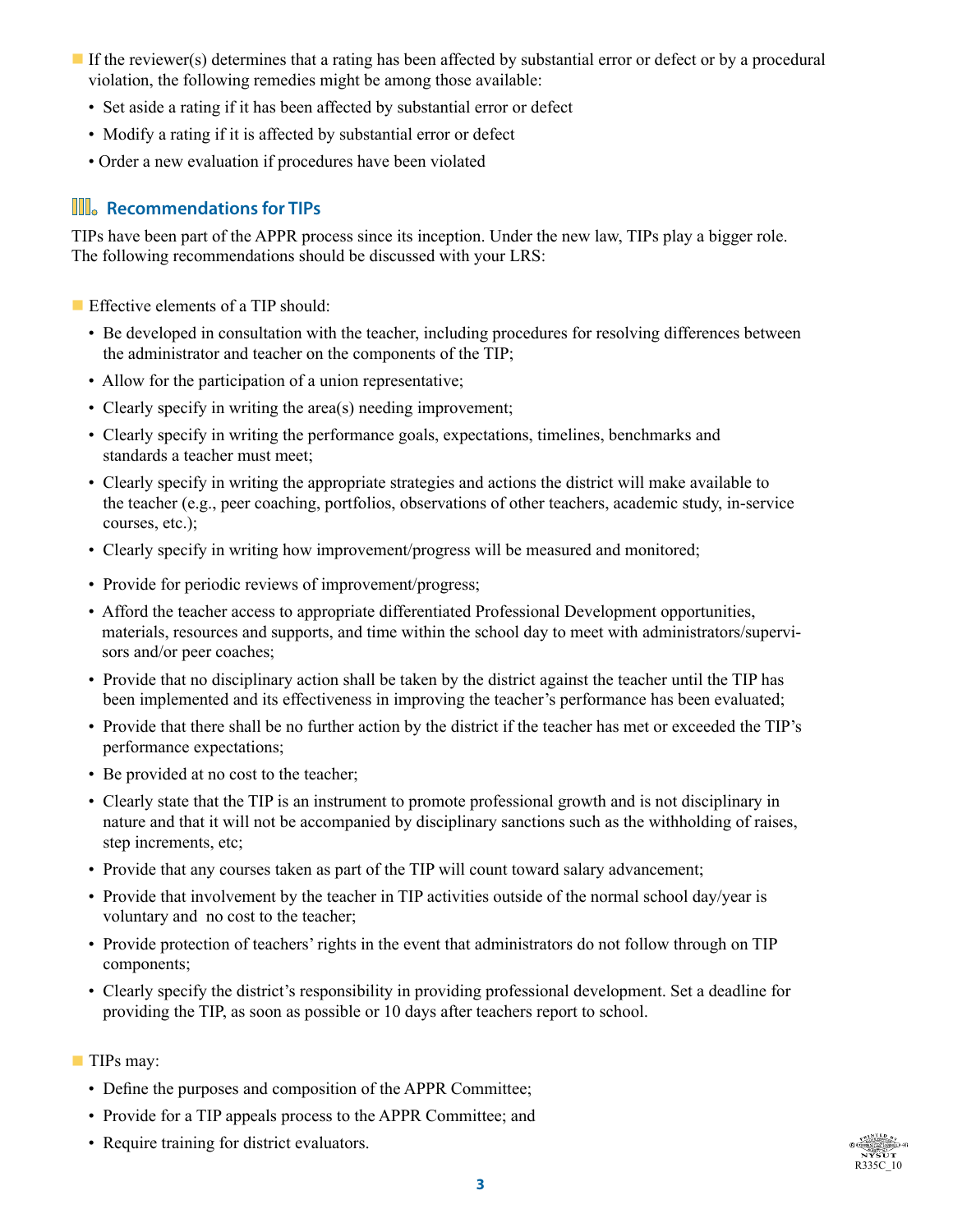## Topic: Teacher Evaluations and Professional Development

# **Checklist for Local Presidents Implementation of New APPR** *AUnion of Professio*



Timing of the implementation of the changes to the Annual Professional Performance Review Plans is dependent on your local contract. If your contract has provisions related to APPR, you are not required to implement the changes required by the new law and regulations until your contract expires and a successor agreement has been reached. If your contract is negotiated after July 1, 2010, the new contract is required to reflect the changes in APPR.

 While negotiation of new contract language to implement changes in the evaluation process and related employment decisions is best addressed after the Education Commisioner's regulations have been adopted, listed below are questions to consider and activities that locals may want to undertake now in preparation for future negotiations. Be sure to discuss next steps with your Labor Relations Specialist.

## **A. Review Current Contract Provisions on Teacher Evaluations**

- 1. Does your contract provide procedures for annually evaluating both probationary and tenured teachers?
- 2. Does your contract establish rating categories?
- 3. Does your contract identify criteria for evaluation?
- 4. Does the grievance procedure apply to violations of the evaluation procedure?
- 5. Does the evaluation procedure provide an appeals process for review of a rating?
- 6. Does your contract provide procedures for establishing Teacher Improvement Plans (TIPs)?
- 7. Does your contract provide for professional development (including payment for cost, time, and sustained professional development) for all teachers?
- 8. Does your contract provide for additional compensation or promotion for teachers for mentoring, peer coaching, lead teaching, department chairs, working in hard-to-staff schools, etc.?
- 9. Does a teacher's evaluation play any role in determining eligibility for additional compensation, promotion or special assignments?

#### **NEXT STEPS:**

- **Example 1** Establish a coordinating committee of the local to prepare for the new APPR, including the items listed below.
- Discuss with your LRS options for ensuring a fair process for:
	- conducting evaluations;
	- review of evaluation procedures;
	- review of ratings;
	- review of appropriateness of TIPs; and
	- review of compliance with TIPs.

| h. |
|----|
|    |
|    |

**Yes No**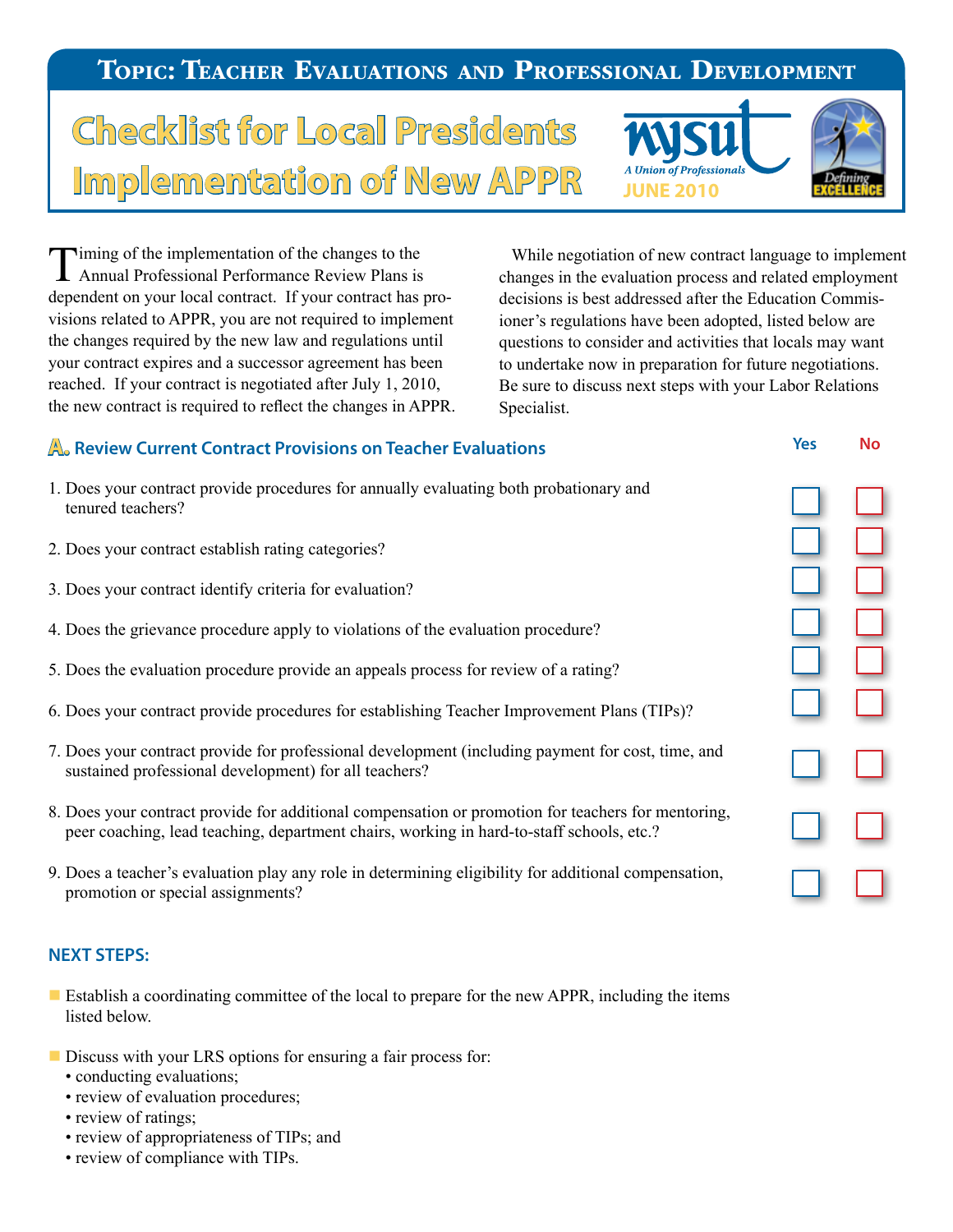*[Note: A listing of options and sample contract language for appeal processes for locals to consider is being developed by NYSUT and will be available shortly].*

- Discuss with your LRS the nine criteria to be used for evaluations required by Commissioner's Regulation Section 100.2(o), and plan to incorporate each into the evaluation process.
- **n** Consider what common elements are needed in individual TIPs that will best improve teacher performance for those rated as "developing" or "ineffective."
- **Example 1** Strengthen your district Professional Development Plan to meet student needs and ensure that all teachers are successful.
- **n** Consider whether and to what extent additional compensation/promotions/special assignments might be made available based on measures of teacher performance.

## **B. Identify District Measures of Student Achievement**

The new teacher evaluation process will include locally developed measures of student achievement. In order to prepare for negotiating the procedures for inclusion of student achievement in the evaluations, it is important to identify what already exists in your district and develop a process within the local to get input from members who will be affected by the new evaluation process.

- 1. Does your district have district-wide assessments by grade and subject?
- 2. Does your district have school-wide assessments by grade and subject?
- 3. Do the IEPs of students with disabilities include measurable, appropriate academic achievement goals?
- 4. Does your district establish individual goals for achievement of ELL or other special needs students?

#### **Next Steps:**

- Develop a list of student assessments currently in place in your school/district, by grade and subject, and use the list to engage committees of teachers to discuss which assessments could be appropriate for the locally developed portion of measures of student performance in the teacher evaluation process.
- I Identify the student assessments used for special populations to determine whether the assessments fairly and appropriately measure student growth, and would be fairly applied to teacher evaluations.

| <b>Yes</b> | No |
|------------|----|
|            |    |
|            |    |
|            |    |
|            |    |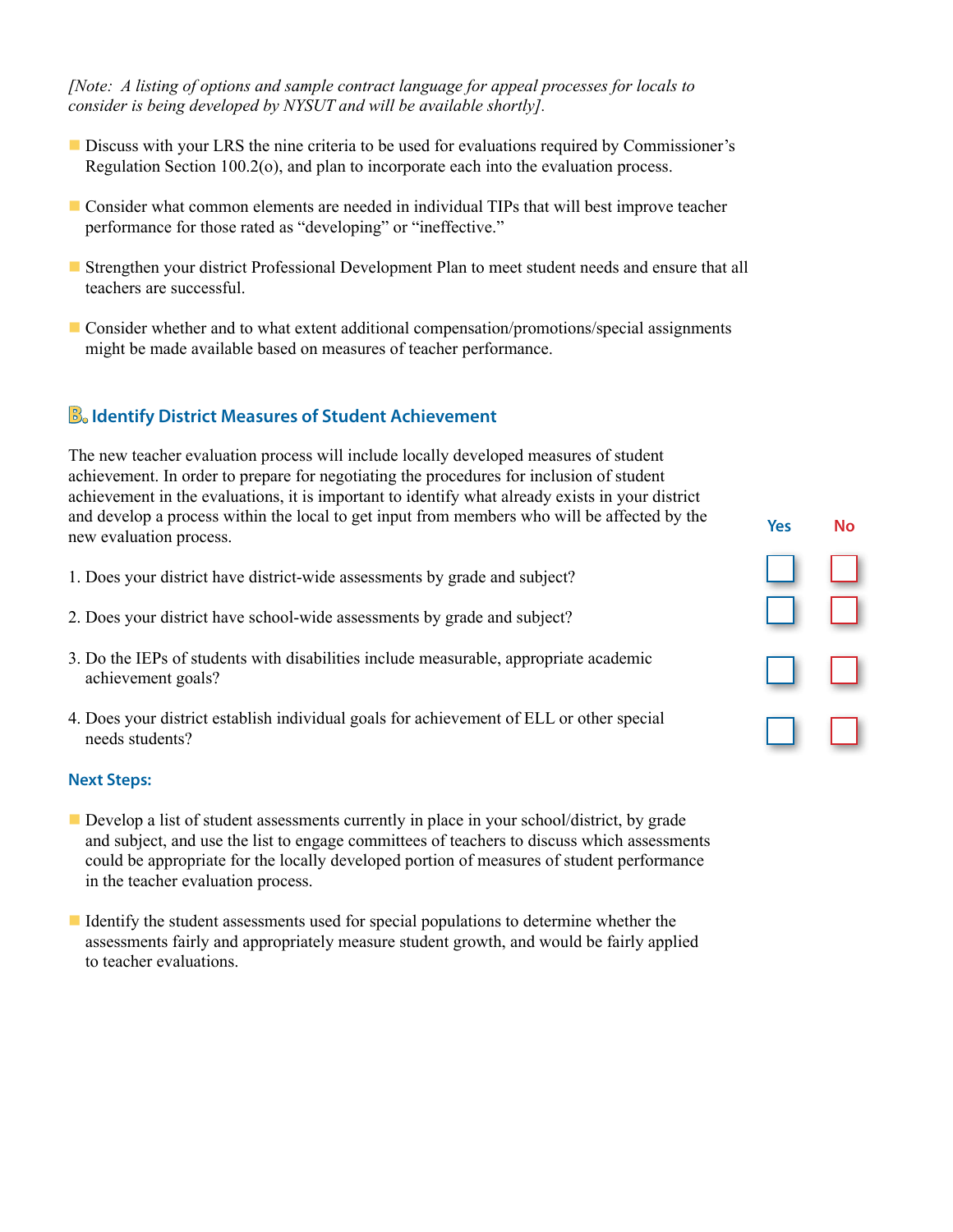## **C. Review Professional Development Plans**

- 1. Does your district have teachers selected by the union on your District Professional Development Committee?
- 2. Does the district's professional development plan meet the professional needs of all teachers by addressing each of the criteria upon which teachers are evaluated?
- 3. Are sufficient time and resources made available for professional development?
- 4. What special professional development options are available for teachers who receive the new "developing" or "ineffective" ratings, which can be included in their TIPs?
- 5. Does your district's Professional Development Plan include a mentoring component that at a minimum supports teachers holding initial certification?
- 6. Is mentoring provided as required by the professional development plan?

#### **Next Steps:**

- n Work with your district to convene the Professional Development Planning Committee to review professional development opportunities, availability of time and resources, and alignment of professional development with criteria for teacher evaluations as required by the Commissioner's Regulations.
- Consider the role of the PDP Committee in reviewing TIPs.
- **n** Consider embedding language that supports and cultivates effective teaching using mentoring, peer coaching and other methods for assisting teachers to improve their practice.

| Yes | No |
|-----|----|
|     |    |
|     |    |
|     |    |
|     |    |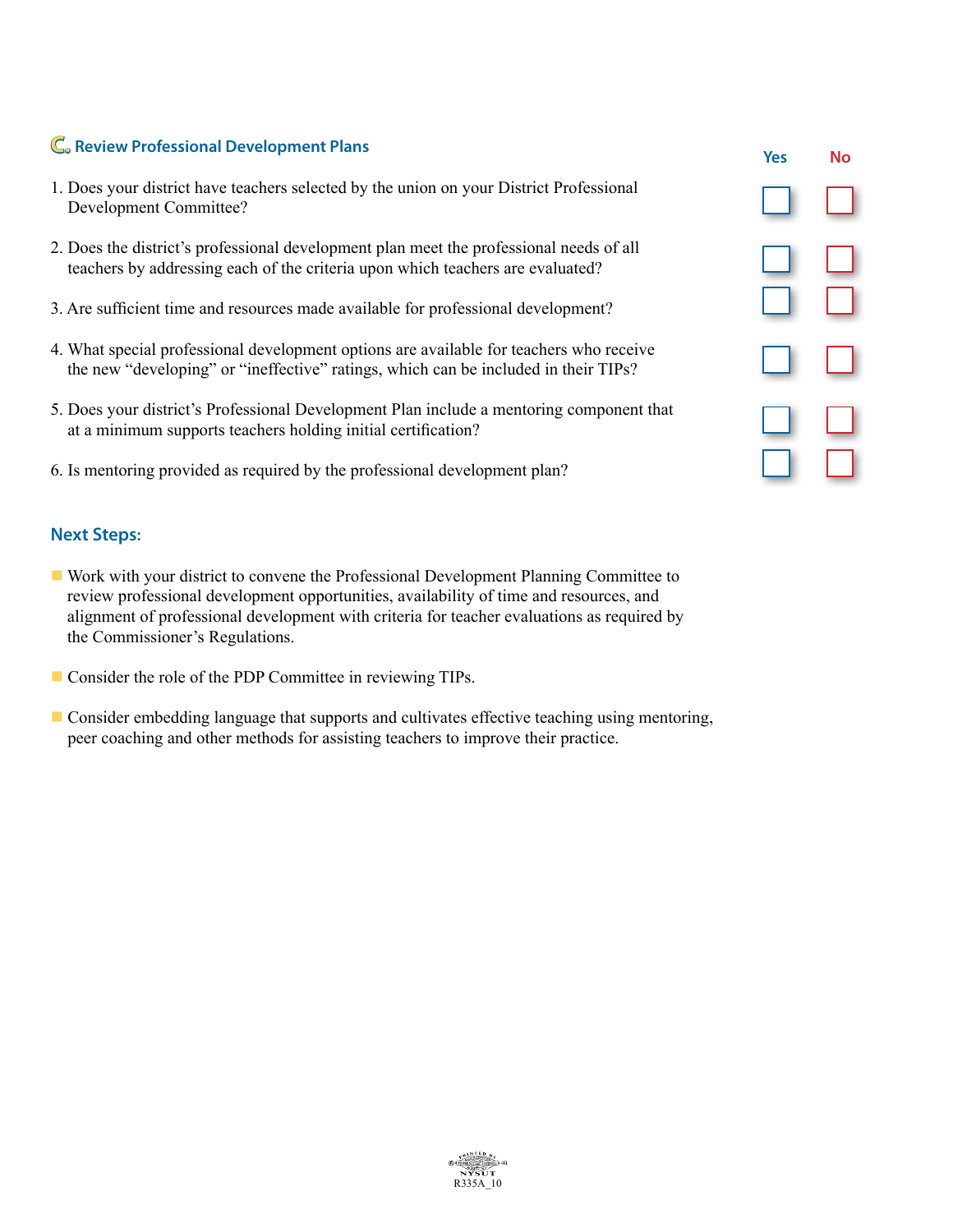# A Work in Progress

**Annual Professional Performance** Review (APPR) Glossary of Terms Automorprofesionals



**Editor's Note:** As labor-management teams move forward with negotiating details of new teacher development and evaluation systems, here is a compilation of commonly used terms. It is a living document that will be updated periodically, as we seek to develop a common reference point. Check *www.nysut.org/research* for the latest.

**A** 

#### **Accommodations**

Modifications in the way assessments are designed or administered for individual students/populations.

#### **Accountability**

The notion that people (e.g., students or teachers) or an organization (e.g., a school, school district, or state department of education) should be held responsible for improving student achievement and should be rewarded for their success or sanctioned for lack of success in doing so. (Ed. Source)

#### **Action Research**

Action research in education is a research strategy to use as continual disciplined inquiry conducted to inform and improve practice. It typically is designed and conducted by practitioners who analyze their practice and its context, explore the research base for ideas, compare what they find to their current practice, participate in training to support needed changes, and study the effects on themselves, their students and colleagues. Action research can be done by individuals or by teams of colleagues. The team approach is called collaborative inquiry. (Calhoun, 2002)

#### **Alignment**

The process of linking content standards to curriculum, instruction and assessment.

#### **Anchor/Benchmark/Exemplar**

Samples of student work that exemplify a specific level of performance.

#### **Annual Professional Performance Review (APPR)**

Section 100.2 of the Commissioner's Regulations requires each district and BOCES to conduct required annual teacher evaluations. An APPR plan must be updated annually. Beginning July 1, 2011, the following nine criteria are the performance criteria to be used to evaluate teachers of instructional services.

- Content knowledge knowledge of the subject area and curriculum.
- Pedagogical preparation employ the necessary pedagogical practices to support instruction.
- Instructional delivery demonstration of delivery of instruction that results in active student involvement, appropriate teacher/student interaction and meaningful lesson plans resulting in student learning.
- Classroom management demonstrate classroom management skills supportive of diverse student learning needs which create an environment conducive to student learning.
- Student development demonstrate knowledge of student development, an understanding and appreciation of diversity and regular application of developmentally appropriate instructional strategies for the benefit of all students.
- Student assessment implements assessment techniques based on appropriate learning standards designed to measure student progress in learning and successfully uses analysis of available student performance data and other relevant information.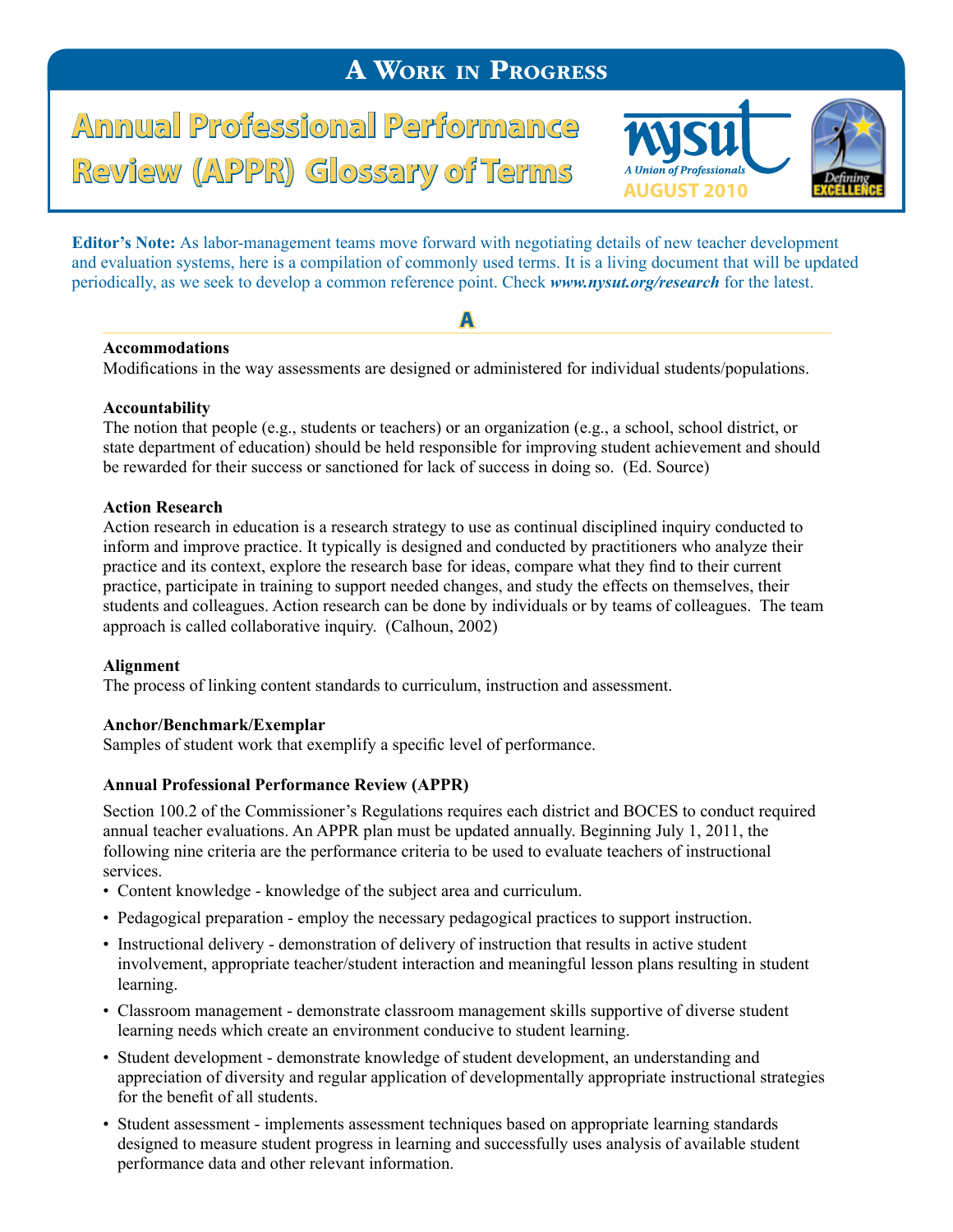- Collaboration-demonstrate effective collaborative relationships with students, parents, or caregivers and appropriate support personnel to meet the learning needs of students.
- Reflective and Responsive Practice–demonstrate that practice is reviewed, effectively assessed and appropriate adjustments are made on a continuing basis.
- Student Growth-a positive change in student achievement between at least two points in time as determined by the school district or BOCES, taking into consideration the unique abilities and/or disabilities of each student, including English language learners.

#### **Appeals Procedure**

According to section 3012-c of Education Law, as added by Chapter 103 of the Laws of 2010, each school district and BOCES is required to establish an appeals procedure through collective bargaining under which the evaluated teacher can challenge the substance of the APPR, the district's or BOCES adherence to the standards and methodologies for such reviews, adherence to the Commissioner's regulations and locally negotiated procedures, and the issuance or implementation of a teacher improvement plan.

#### **Article 14 of the Civil Service Law (also referred to as the Taylor Law)**

The Taylor Law, formally called the Public Employees' Fair Employment Act, is contained in Article 14 of the Civil Service Law. Enacted in 1967, the Taylor Law governs employment relations between public employers and public employees in New York state. Under the Taylor Law, public employees are guaranteed the right of self-organization and representation for collective negotiations. Self-organization rights enable public employees to join or refrain from joining employee organizations (unions) of their choice. Representation rights enable employees to designate an employee organization as their representative in collective negotiations with their public employer over wages, hours, and other terms and conditions of employment, and in the administration of grievances arising from their negotiated agreements. (From NYSUT glossary of terms, *www.nysut.org*)

#### **Artifacts**

Samples of student or teacher work that are included in a portfolio to demonstrate knowledge, skills, and/ or dispositions related to a standard or goal. A student artifact could be an essay which shows progression from draft to final copy. A teacher artifact could be a lesson plan with annotation as to successes and areas to reexamine.

#### **Assessment**

The process of gathering, describing or quantifying information about an individual's performance. Different types of assessment instruments include achievement tests, minimum competency tests, developmental screening tests, aptitude tests, observation instruments, performance tasks, and authentic assessments.

The effectiveness of a particular approach to assessment depends on its suitability for the intended purpose. For instance, multiple-choice, true-or-false, and fill-in-the-blank tests can be used to assess basic skills or to find out what students remember. To assess other abilities, performance tasks may be more appropriate.

#### **Assessment Approaches**

For the purpose of teacher evaluations, assessment approaches are the methods that school districts or BOCES employ to assess student or teacher performance. The methods may include, but are not limited to, the following: classroom observation, videotape assessment, self review, peer review and portfolio review.

#### **Assessment System**

Combination of multiple assessments into a comprehensive reporting format that produces credible, dependable information upon which important decisions can be made about students, classes, schools, districts or states.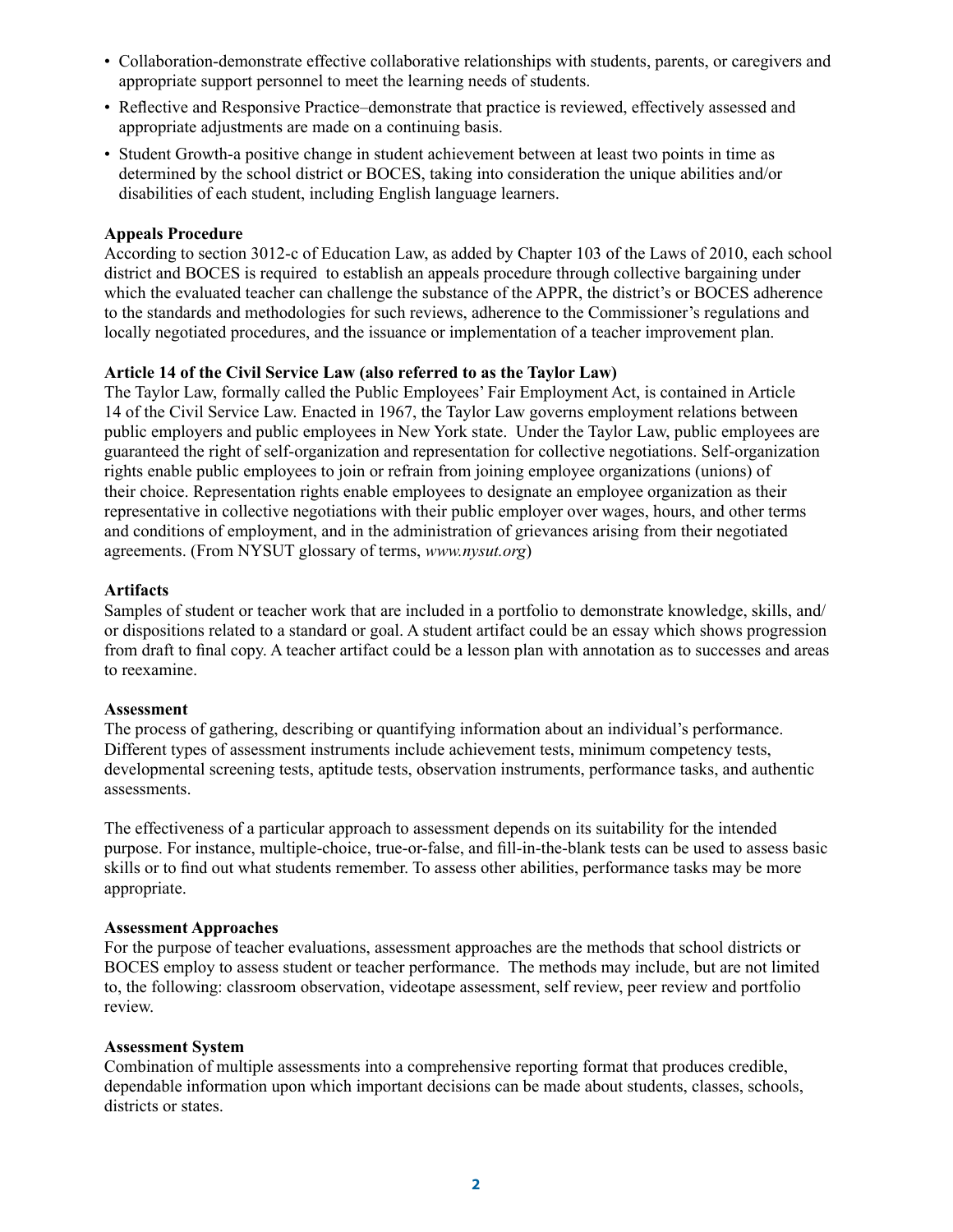#### **Authentic Assessment**

Assessment that measures realistically the knowledge and skills needed for success in adult life. The term is often used as the equivalent of performance assessment, which, rather than asking students to choose a response to a multiple-choice test item, involves having students perform a task, such as serving a volleyball, solving a particular type of mathematics problem, or writing a short business letter. There is a distinction, however. Specifically, authentic assessments are performance assessments that are not artificial or contrived.

#### **Baseline Data**

For purposes of measurement of student growth, baseline data is basic information gathered to provide a comparison for assessing individual student achievement at the beginning of instruction.

**C**

**B**

#### **Classroom Observations**

Observation of instruction by a trained evaluator, administrator or peer is one method of teacher evaluation. To be a fair and valid assessment element, the observation requires a common standard and rubric of expectations for performance.

#### **Common Core State Standards**

The Common Core State Standards Initiative is a state-led effort coordinated by the National Governors Association Center for Best Practices (NGA Center) and the Council of Chief State School Officers (CCSSO). The standards were developed in collaboration with teachers, school administrators, and experts. The content standards define what students must know and be able to do and provide a clear and consistent framework to prepare students for college and the workforce.

A state may supplement the common standards with additional standards, provided that the additional standards do not exceed 15 percent of the state's total standards for that content area.

#### **Comparable Across Classrooms**

Chapter 103 of the Laws of 2010 specifies that student achievement will comprise 40 percent of teacher evaluations. Initially, 20 percent will be locally selected measures of student achievement that are rigorous and "comparable across classrooms" in accordance with regulations to be prescribed by the Commissioner. In subsequent years following Regents approval of a value-added model, 15 percent will be locally selected measures of student achievement that are rigorous and "comparable across classrooms" in accordance with regulations to be prescribed by the Commissioner. The term "comparable across classrooms" is not yet defined in federal or state policy. Laura Goe (2010) offers the following considerations in measures of student growth:

- **Standardized**, meaning that all teachers used the assessment in exactly the same way.
- **Valid**, meaning that it measures what is intended.
- **Recorded**, meaning that student progress can be compared across classrooms and schools.

#### **Comparable Measures of Student Growth**

Chapter 103 of the Laws of 2010 specifies student achievement will comprise 40 percent of teacher evaluations. Initially, 20 percent will be based on student growth on State Assessments or "comparable measures." In subsequent years following Regents approval of a value-added model, 25 percent will be based on student growth on State Assessments or "comparable measures."

Guidance on the definition of comparable measures may be obtained by examining the State Education Department's criteria for alternative assessments. New York State Education Commissioner's Regulations Part 100.2 (f) (1)-(6), states: "With the approval of the commissioner, assessments which measure an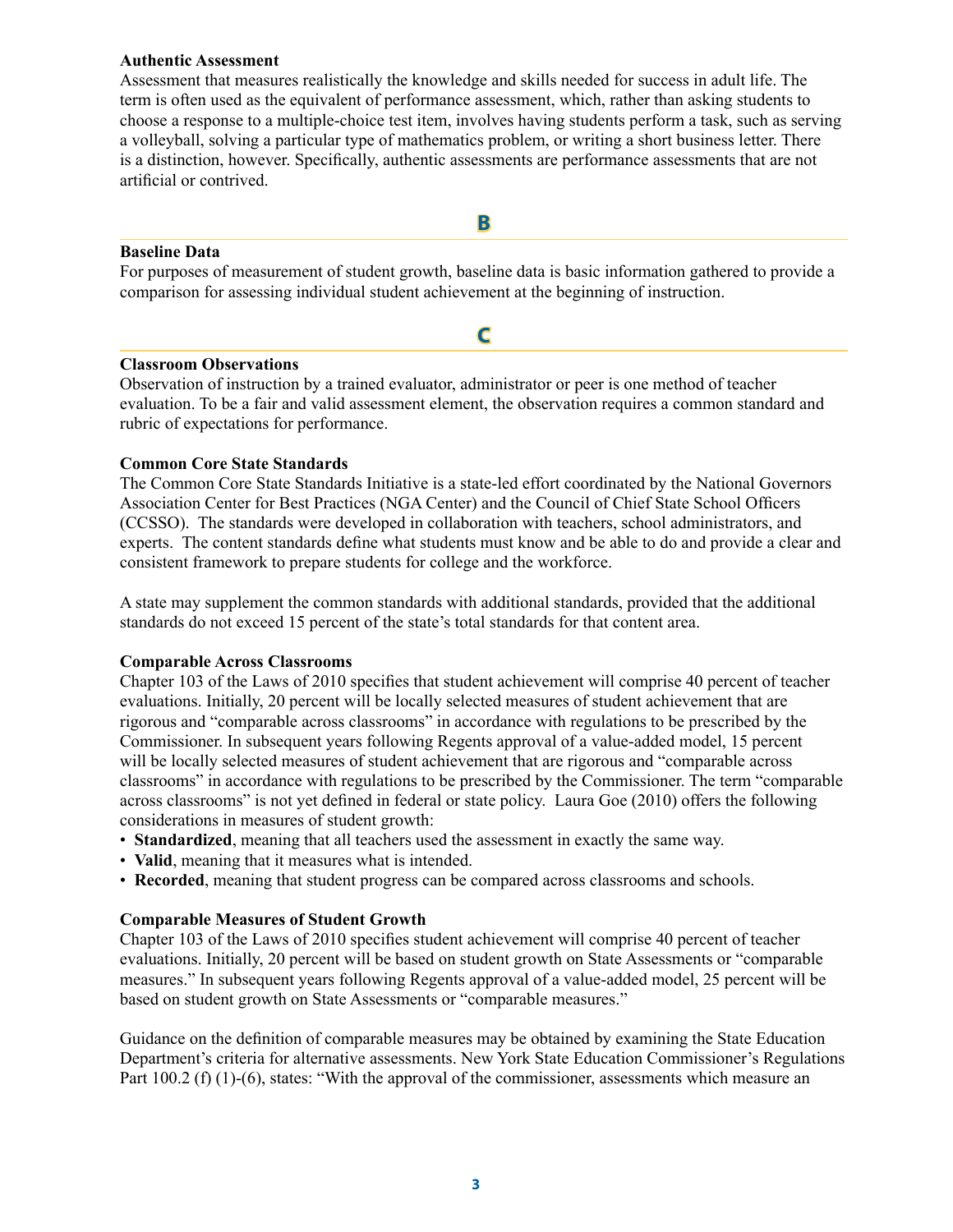equivalent level of knowledge and skill may be substituted for Regents examinations. Based on these criteria, examples of comparable measures are suggested below.

- Measure the state learning standards in the content area;
- Are as rigorous as state assessments;
- Are consistent with technical criteria for validity, reliability, and freedom from bias;
- Administered and the results are interpreted by appropriately qualified school staff in accordance with described standards.

#### **Composite Score of Teacher Effectiveness**

Annual professional performance reviews of teachers and principals conducted on or after July 1, 2011, must result in a single composite effectiveness score, which incorporates multiple measures of effectiveness.

- Forty percent of the composite score of effectiveness will be based on student achievement measures.
- Sixty percent evidence of teacher effectiveness based on locally developed measures through collective bargaining, in accordance with regulations to be prescribed by the Commissioner.

The definitions of these categories of teacher effectiveness: highly effective, effective, developing, and ineffective, with minimum and maximum scoring ranges for each category, will be developed by the newly created Teacher and Principal Effectiveness Advisory Committee. The ratings will be combined into a composite score. Composite scores will include 60 percent locally developed standards based on the 8 criteria in APPR regulation and 20 percent on student growth on state assessments and 20 percent on locally selected measures of student achievement that are determined to be rigorous and comparable across classrooms. These categories are part of new Education Law 3012-c.

#### **Comprehensive Teacher Evaluation System (CTES)**

A continuous improvement cycle of teacher evaluation that links teaching standards, performance expectations defined in a rubric, individual goal setting for improvement of practice and differentiated professional development to meet the needs of the individual teacher throughout the span of a teaching career. The five key components include:

- Professional teaching standards;
- Multiple measures used to assess teaching performance;
- Details for effective teacher evaluation;
- The teaching and learning conditions affecting good teaching and positive student learning; and
- Teacher support and assistance.

#### **Constructed Response**

A test question or task that requires the test-taker to create his or her own response. Examples would be a short answer or an essay question.

#### **Content Standards (Learning Standards) - (See also Common Core State Standards)**

Clear and specific expectations of what students should know and be able to do.

#### **Criterion-Referenced Tests**

Tests designed to measure how thoroughly a student has learned a particular body of knowledge without regard to how well other students have learned it. Most nationally standardized achievement tests are norm-referenced, meaning that a student's performance is compared to how well students in the norming group did when the test was normed. Criterion-referenced tests are directly related to the curriculum of a particular school district or state and are scored according to fixed criteria. Results are reported by performance level.

#### **Curriculum-based assessment**

The term curriculum-based assessment means simply measurement that uses "direct observation and recording of a student's performance in the local curriculum as a basis for gathering information to make instructional decisions" (Deno, 1987, p. 41).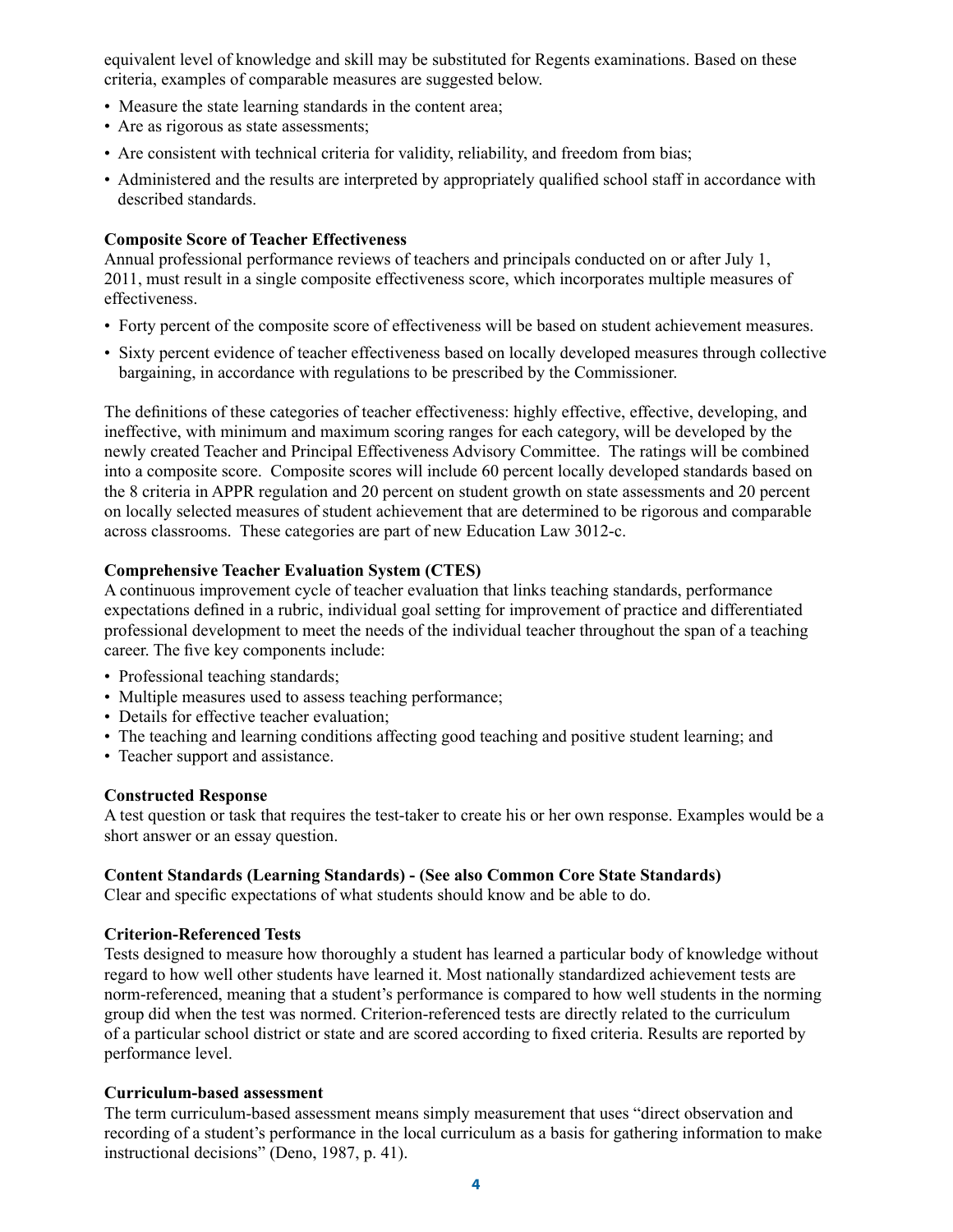#### **Developmental Assessment**

An ongoing process of observing a child's current competencies (including knowledge, skills, dispositions and attitudes) and using the information to help the child develop further in the context of family and care-giving and learning environments (CCSSO).

**D**

#### **Diagnostic Tests**

Tests that provide detailed information about a student's strengths and weaknesses with respect to specific skills and concepts. Results are used to design and modify instruction**.** Results of diagnostic assessments are not intended to be used for evaluation or accountability purposes.

#### **District-Based Mentoring**

Section 100.2 (dd) of the Commissioner's Regulations requires that every school district and BOCES provide mentored experience for holders of initial teaching certificates. The goal of mentoring is to provide support for new teachers in the classroom teaching service in order to ease the transition from teacher preparation to practice, thereby increasing retention of teachers in the public schools, and to increase the skills of new teachers in order to improve student achievement in accordance with state learning standards. Mentoring programs should be developed and implemented consistent with any collective bargaining obligation negotiated under Article 14 of the Civil Service Law. The mentoring program must also be described in the district's Professional Development Plan (PDP). Participation in mentoring is a requirement for an individual to receive a professional certificate.

#### **Document-Based Questions (DBQ)**

DBQs assess the ability of each student to work with historical sources in multiple forms. The DBQ involves interpreting primary and secondary sources, evaluating sources, considering multiple points of view, using historic evidence, developing and supporting a thesis. Document-based questions could be a component of a portfolio or type of assessment question.

#### **Essay**

An assessment in which students write a response to a question or problem. This assessment is used to demonstrate reasoning, proficiency, and to demonstrate knowledge of complex issues. An essay could be a component of a portfolio, representing competencies, exemplary work, or the student's developmental progress.

**E**

#### **Evaluation**

The measurement, comparison, and judgment of the value, quality or worth of children's work and/or of their schools, teachers, or a specific educational program based upon valid evidence gathered through assessment.

#### **Evidence**

Concrete proof or examples that document student learning or teacher effectiveness and/or improvement. Evidence may be included as part of a portfolio or summarized in a report.

**F**

#### **Formative Assessment**

Assessment questions, tools, and processes that are embedded in instruction and are used by teachers and students to provide timely feedback for purposes of adjusting instruction to improve learning. Formative assessment is used primarily to determine what students have learned in order to plan further instruction. By contrast, an examination used primarily to document students' achievement at the end of a unit or course is considered a summative test.

**5**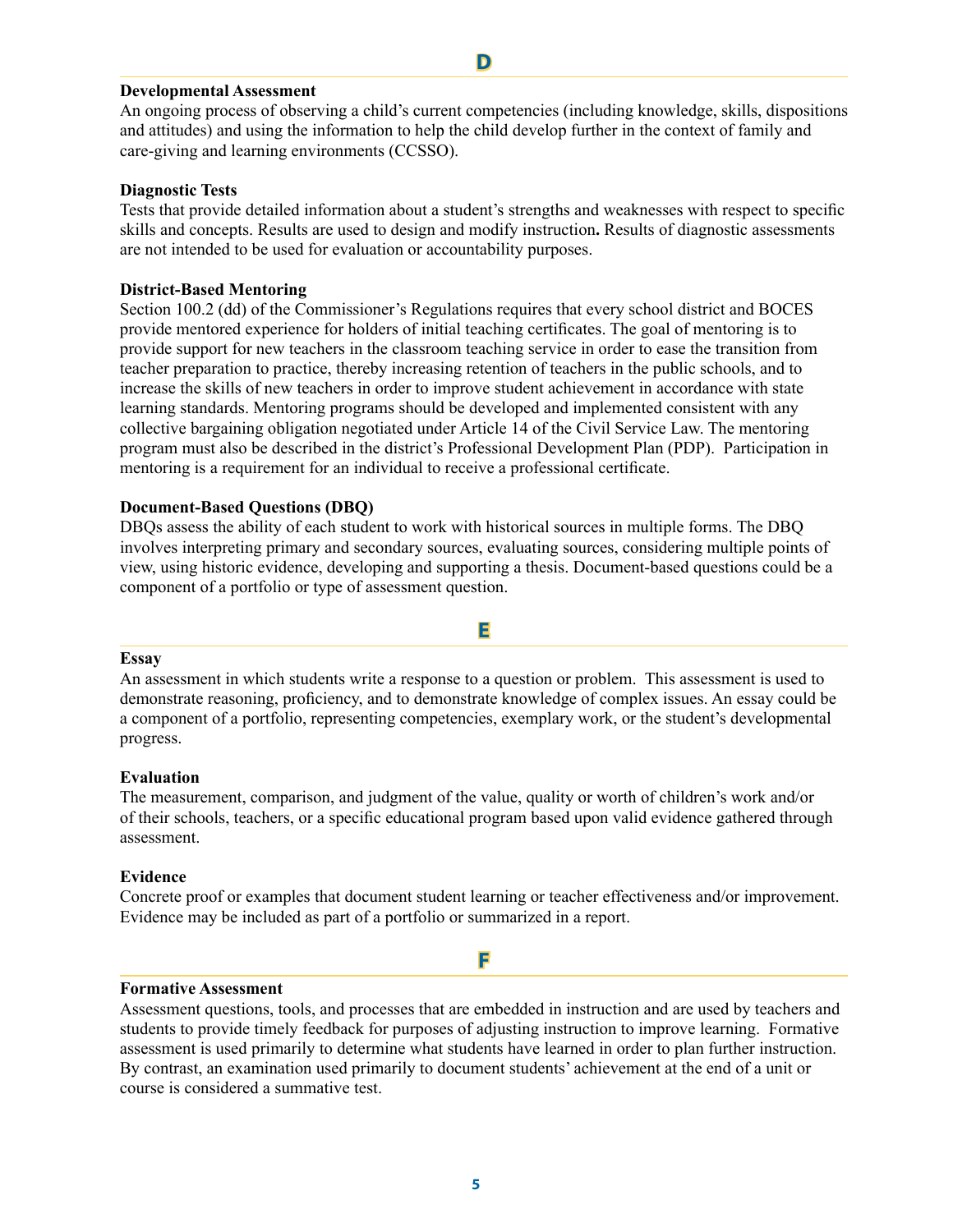#### **Formative Evaluation**

Provides teachers with feedback on how to improve their craft to promote student learning. It is a critical component of career professional growth. Data from formative evaluation also can identify specific professional development opportunities for teachers that will facilitate student learning (e.g., instructional techniques that meet the needs of diverse learners, effective classroom management strategies, and use of student assessments).

**G**

#### **Governing Body**

Section 100.2(o) of the Regulations, requires the governing body of each school district or BOCES to ensure the annual professional performance reviews of teachers. For purposes of this section of the Regulations, governing body means the board of education of each school district or BOCES and in the case of the City School District of the City of New York it refers to the Board of Education of the City School District of the City of New York.

#### **Growth Model**

A growth model is a means to measure the change in the performance of students on specified assessments over time.

A key question in the design of a growth model is to determine how "academic progress" over time is to be measured and how much growth "is enough." As a result of Chapter 103 of the Laws of 2010, The Teacher and Principal Effectiveness Advisory Committee (TPEAC) will provide recommendations to the Board of Regents for using the growth model for teacher/principal evaluations.

New York will adopt the use of the Common Core State Standards and the resulting assessments as they become available, and the growth model will be aligned concurrently.

#### **High Stakes Tests**

One-shot tests administered to students with results used for determining consequences to students, teachers, and schools. Such tests include Regents Examinations, Teacher Certification Examinations and the grades 3-8 ELA and Math Assessments.

**H**

#### **I**

#### **Interim Assessment (Also referred to as benchmark assessment)**

An assessment administered at regular and specified intervals throughout the school year, designed to evaluate a student's knowledge and skills relative to a specific set of academic standards and produce results that can be aggregated (e.g., by course, grade level, school, or LEA) in order to inform teachers and administrators at the student, classroom, school, and district levels.

#### **Inter-Rater Reliability**

The extent to which two or more individuals (coders or raters) agree. Inter-rater reliability addresses the consistency of the implementation of a rating system. Training for all evaluators on the use of a teacher evaluation tool or protocol is one way to increase inter-rater reliability.

#### **M**

#### **Mentor**

An experienced, skilled teacher who helps primarily beginning teachers strengthen their instructional and pedagogical skills. In New York state, the mentor's role is confidential and non-evaluative, unless the local collectively bargains otherwise. Ideally, a mentor will have certificate and expertise in the same content area as the person being mentored. Generally, mentors and mentees are located in the same building.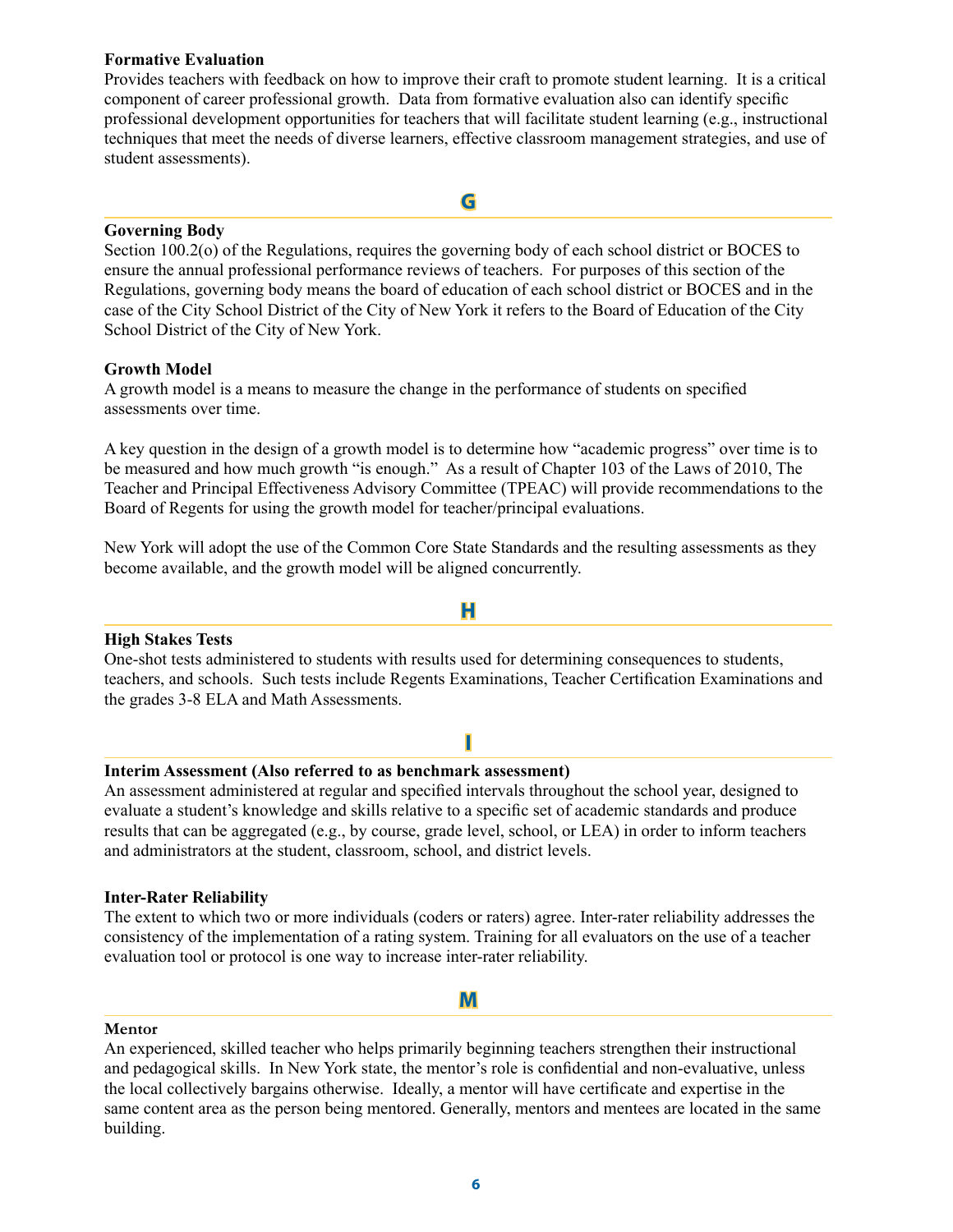#### **Multiple Measures**

Using more than one source of evidence or documentation in assessment of student growth or teacher effectiveness.

#### **n** Multiple Measures of Student Growth

Two or more measures of assessments to obtain evidence of student learning. Some examples include teacher observation, tests (state, district, grade level, classroom, standardized, criterion reference, norm referenced), essays, tasks, projects, laboratory work, presentations, portfolios.

#### $\blacksquare$  Multiple Measures of Teacher Effectiveness

Two or more measures of teaching effectiveness based on prescribed standards, including principal observation, creation of a professional evidence binder (portfolio), student achievement scores, parent and student surveys, reflective journals and others.

#### **N**

#### **National Board Certification Standards**

National Board Certification (NBC), developed for teachers by teachers, represents professional acknowledgement of "accomplished" teaching practice meeting the highest standards. NBC Teachers could serve as mentors, coaches or peer reviewers.

According to Section 3004-a of Education Law, candidates must be experienced teachers (three years minimum) voluntarily seeking recognition for meeting rigorous standards in one of 25 areas defined by subject and students' developmental level. A National Board certificate is valid for 10 years and is renewable. Additionally, the National Board standards can serve as a solid base for, or a component of, professional development, resulting in improvements in teaching and learning. (NYSUT Information Bulletin No. 200902)

#### **Norm-Referenced Tests**

Standardized tests designed to measure how a student's performance compares with that of other students. Most standardized achievement tests are norm-referenced, meaning that a student's performance is compared to the performances of students in a norming group. Scores on norm-referenced tests are often reported in terms of grade-level equivalencies or percentiles derived from the scores of the original students.

#### **New York State Assessments**

The following is a list of assessments included in the state's assessment system:

- **Grades 3-8 Assessments** an assessment system designed to measure concepts, processes, and skills as defined by the State's Learning Standards and Performance Indicators. The purpose is to measure the extent to which individual students achieve the New York State Learning Standards in English Language Arts and mathematics and to determine whether schools and districts meet the required progress targets specified in the accountability system. Unlike the Regents high school examinations, the 3-8 testing program is designed to be a point in time summative assessment of a student's progress to date, versus an end–of-course summative assessment. The Grades 3-8 Testing Program includes assessments in grades 3-8 English Language Arts and mathematics, elementary and intermediate assessments in science, and intermediate assessment in foreign language.
- **Regents examinations** state achievement test based upon syllabi prescribed by the department.
- **Alternative assessments** assessments which measure an equivalent level of knowledge and skills which may be substitutes for Regents examinations. For example, the AP World History Exam for Global History and Geography Regents Exam. See NYSUT Briefing Bulletin 10-02 *NYS Education Department Approved Alternatives to Regents Examinations.*
- **Second language proficiency examination -** state test of language skills in modern or classical languages other than English or in Native American languages.
- **Career and technical education proficiency examinations -** state tests taken by students pursuing approved sequences in career and technical education subjects.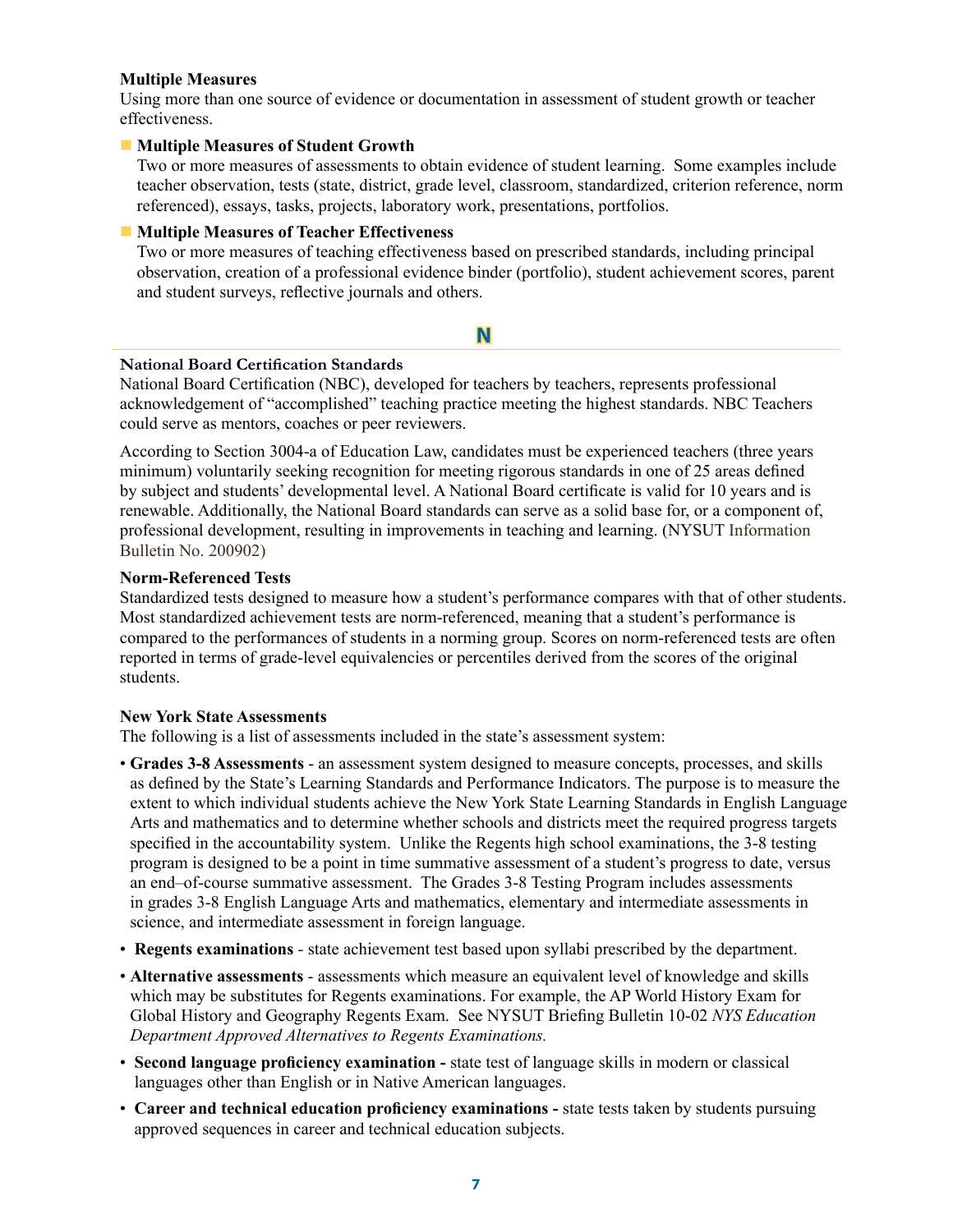• **Regents competency test -** state test of achievement in reading, writing, mathematics, American history and government, global studies and science administered in grades 9 through 12.

#### **O**

#### **Outcome-Based Learning**

Outcome-based education is an integrated system of educational programs that aligns specific student outcomes, instructional methods, and assessment. (North Central Regional Educational Laboratory, NCREL)

#### **Pattern of Ineffective Teaching**

Defined by Chapter 103 of the Laws of 2010 as two consecutive annual ineffective ratings, a pattern of ineffective teaching or performance could establish evidence of incompetence.

**P**

#### **Peer Assistance and Review (PAR)**

PAR includes two separate and distinct components - assistance and review. The assistance program ensures that teachers receive the support and guidance to improve their teaching performance. Peer review involves teachers in the assessment of a colleague's performance. It is a negotiated process in which teachers assess the performance of teachers. Peer reviewers may also be referred to as consulting teachers. Peer assistance can exist without peer review but peer review should not exist without an assistance program such as mentoring and professional development. The goal of a PAR system is to help teachers to improve their teaching effectiveness. All PAR programs in New York state are collectively bargained.

#### **Peer Coaching**

Peer coaching is a professional development strategy for educators to consult with one another, to discuss and share teaching practices, to observe one another's classrooms, to promote collegiality and support, and to help ensure quality teaching for all students.

In peer coaching, usually two teachers (though sometimes three or more) come together, share in conversations, and reflect on and refine their practice. Their relationship is built on confidentiality and trust in a non-threatening, secure environment in which they learn and grow together; therefore, peer coaching is usually not part of an evaluative system. (ASCD, formerly the Association for Supervision and Curriculum Development)

#### **Performance Assessment (also referred to as Authentic Assessment)**

An assessment that is designed to measure what students know through their ability to perform certain tasks. For example, a performance assessment might require a student to serve a volleyball, solve a particular type of mathematics problem, or write a short business letter to inquire about a product as a way of demonstrating that they have acquired new knowledge and skills. Such assessments—sometimes called performance-based assessments—may provide a more accurate indication of what students can do than traditional assessments, (which include: fill in the blank, true or false, or multiple choice questions). Performance-based assessments typically include exhibitions, investigations, demonstrations, written or oral responses, journals, and portfolios.

#### **Performance Indicators (PI)**

Observable and measurable statements that provide evidence of the application of knowledge and skills in practice. Performance Indicators are part of the NYS Learning Standards. These indicators note the required expectations for students at the elementary, intermediate, and commencement levels.

#### **Performance Tasks**

Activities, exercises, or problems that require students to show what they can do. Some performance tasks provide formative information to guide instruction or are intended to assess a skill, such as solving a particular type of mathematics problem. Others are designed to have students demonstrate their understanding by applying knowledge. Performance tasks often have more than one acceptable solution.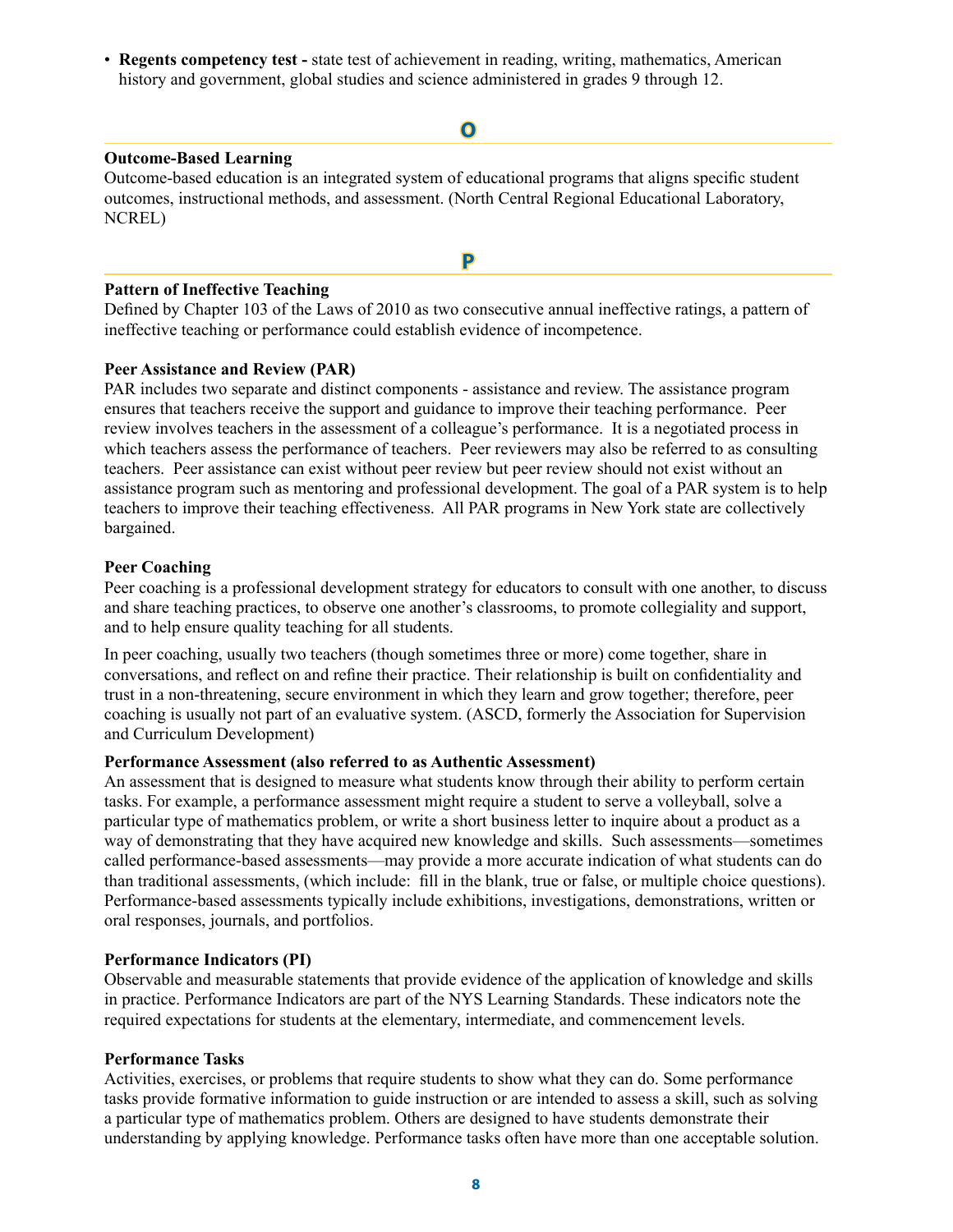#### **Portfolio Assessment**

A collection of work, which, when subjected to objective analysis, become an assessment tool. This occurs when (1) the assessment purpose is defined; (2) criteria or methods are made clear for determining what is put into the portfolio, by whom, and when; and (3) criteria for assessing either the collection or individual pieces of work are identified and used to make judgments about student learning (CCSSO).

#### **n** Portfolio of Student Work

A collection of student work chosen to exemplify and document a student's learning progress over time. Students are required to maintain a portfolio illustrating various aspects of their learning. Some teachers specify what items students should include, while others let students decide. Portfolios are difficult to score reliably and may be a logistical problem for teachers, yet they encourage student reflection and maybe a more descriptive and accurate indicator of student learning than grades or changes in tests scores.

#### **Portfolio of Teacher Work (also referred to as Evidence Binder)**

Collections of items, exhibits and artifacts intended to show a teacher's accomplishments and abilities and increase in knowledge and skill. Teacher portfolios when used as a method of evaluation, involve goal setting, collection of artifacts, self reflection and self reporting. The teacher certification program being pioneered by the National Board for Professional Teaching Standards uses teacher portfolios.

#### **Professional Development**

A comprehensive, sustained, and intensive approach to improving teachers' and principals' effectiveness in raising student achievement. Professional Development promotes collective responsibility for improved student performance. Professional development is comprised of professional learning that:

- Is aligned with rigorous state student learning standards;
- Is conducted among educators at the school and facilitated by well-prepared professional development coaches, mentors, master teachers, or other teacher leaders;
- Is ongoing and engages educators in a continuous cycle of improvement.

Professional development may be supported by activities such as courses, workshops, institutes, networks of content-area specialists and other education organizations and associations, and conferences. (National Staff Development Council, NSDC).

## **Q**

#### **Quality Rating Categories/Criteria**

The performance of Teachers evaluated on or after July 1, 2011, will be rated as one of the following categories based on a single composite effectiveness score:

- **Highly Effective** means a teacher who is performing at a higher level than typically expected of a teacher based on the evaluation criteria prescribed in regulations, including, but not limited to acceptable rates of student growth.
- **Effective** means a teacher who is performing at the level typically expected of a teacher based on the evaluation criteria prescribed in the regulations, including but not limited to acceptable rates of student growth.
- **Developing** means a teacher who is not performing at the level typically expected of a teacher and the reviewer determines that the teacher needs to make improvements based on the evaluation criteria prescribed in regulation, including but not limited to less than acceptable rates of student growth.
- **Ineffective** means a teacher whose performance is unacceptable based on the evaluation criteria prescribed in regulation, including but not limited to unacceptable or minimal rates of student growth.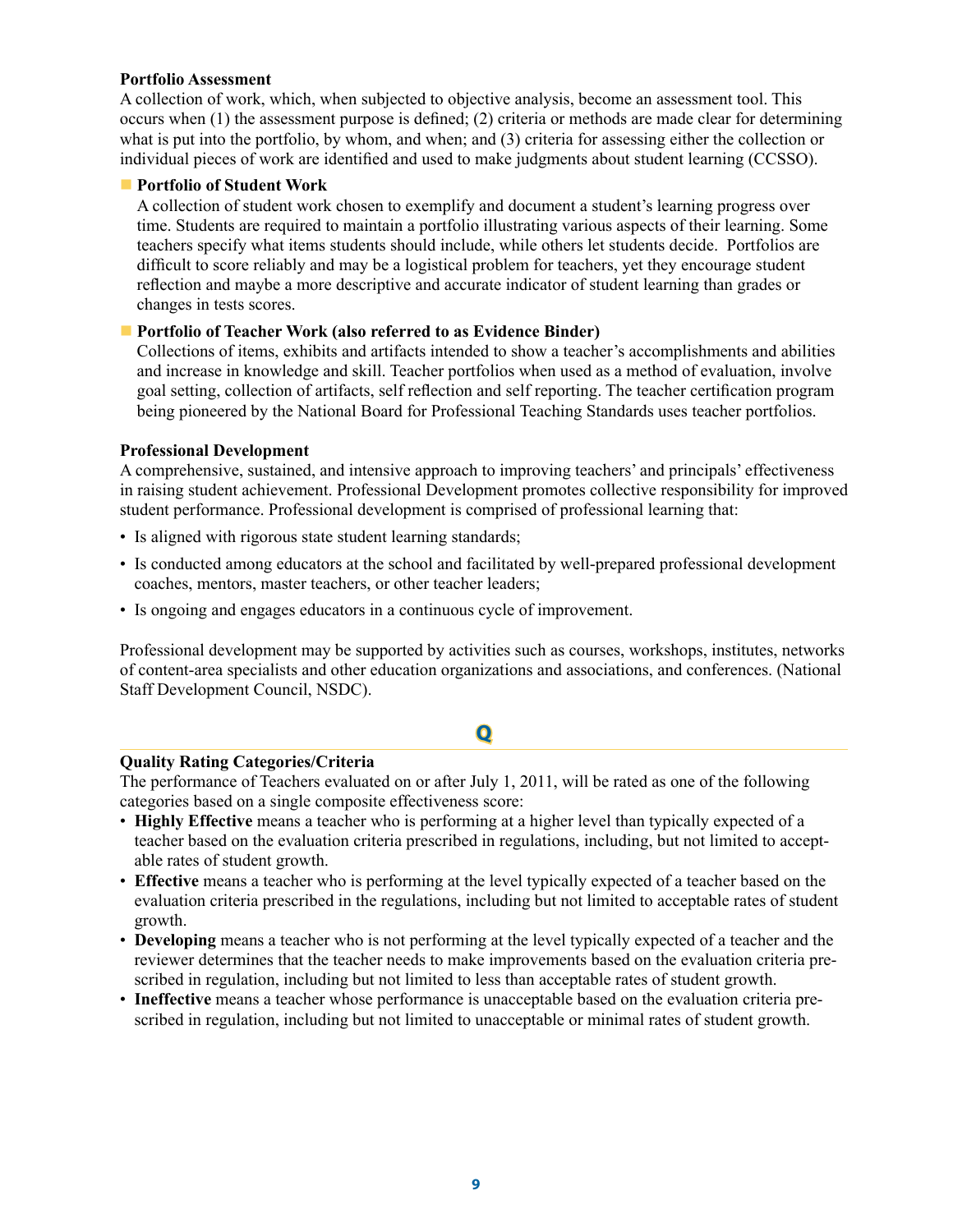#### **Reliability**

An estimate of how closely the results of a test would match if the tests were given repeatedly to the same student under the same conditions (and there was no practice effect). Reliability is a measure of consistency.

**R**

#### **Rigorous**

Chapter 103 of the Laws of 2010 specifies that teacher evaluations will be based in part on locally selected measures that are "rigorous" and comparable across classrooms. While there is no consensus as to what constitutes rigor in education, the process of increasing rigor is connected to how rigor is defined. Three significant components of rigor in education are: setting high expectations, supporting students and teachers so they can reach those expectations, and accountability for reaching high expectations. (Blackburn, 2008)

#### **Rubric**

A set of rules, guidelines, or benchmarks at different levels of performance, or prescribed descriptors for use in quantifying measures of program attributes and performance (adapted from Western Michigan University Evaluation Center).

- Rubrics promote learning by giving clear performance targets based upon agreed-upon learning goals.
- Rubrics are used to make subjective judgments about work or status more objective through clearly articulated criteria for performance.
- Rubrics can be used to understand next steps in learning or how to improve programs (adapted from CCSSO).

#### **n** Rubric to evaluate student work

Specific descriptions of performance of a given task at several different levels of quality. Teachers use rubrics to evaluate student performance on performance tasks. Students are often given the rubric, or may even help develop it, so they know in advance what is expected.

#### **Example 1** Rubric to evaluate teacher effectiveness

Rubrics describe performance for each criteria at the level of effectiveness: Highly Effective, Effective, Developing, Ineffective.

#### **S**

#### **Scaled Scores**

A conversion procedure used to convert raw scores into a common standard scale which is needed when comparing performance on different tests.

#### **Standards-Based Assessment**

A process through which the criteria for assessment are derived directly from content and/or performance standards (CCSSO).

#### **Standardized Testing**

Tests that are administered and scored under uniform (standardized) conditions. Because most machinescored, multiple-choice tests are standardized, the term is sometimes used to refer to such tests, but other tests may also be standardized.

#### **Student Achievement**

Student growth is the change in student achievement for an individual student between two or more points in time. Student achievement in the tested grades and subjects means: (1) a student's score on the state's assessments required under the federal Elementary and Secondary Education Act (ESEA); and, as appropriate, (2) other measures of student learning, such as those described for the non-tested grades and subjects, provided they are rigorous and comparable across classrooms.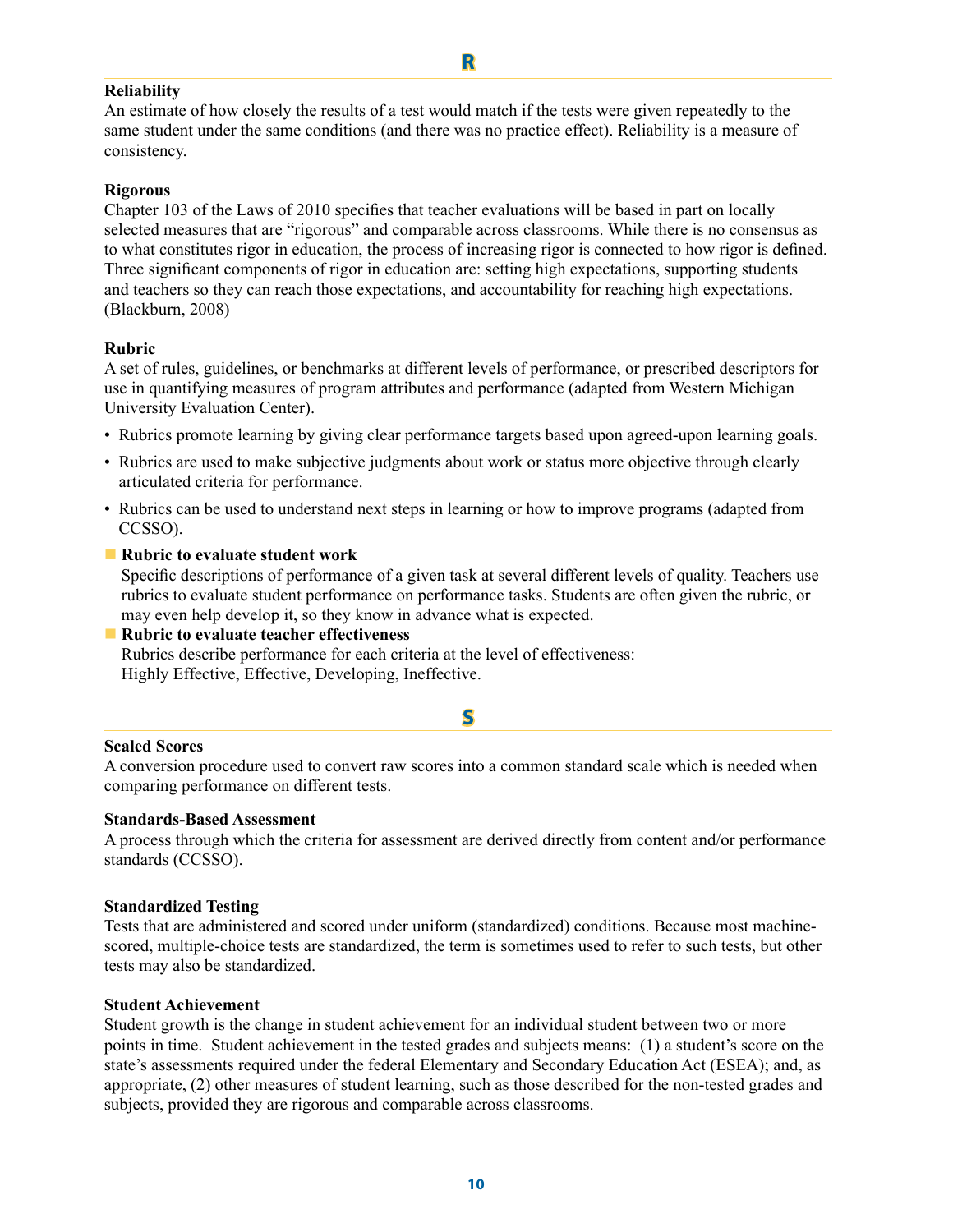For non-tested grades and subjects: alternative measures of student learning and performance such as student scores on pre-tests and end-of-course tests; student performance on English language proficiency assessments; and other measures of student achievement that are rigorous and comparable across classrooms.

#### **Student Growth**

The change in student achievement for an individual student between two or more points in time. A state may also include other measures that are rigorous and comparable across classrooms.

#### **Summative Assessment**

A test given to evaluate and document what students have learned at the end of a period of instruction. The term is used to distinguish such tests from formative tests, which are used primarily to diagnose what students have learned in order to plan further instruction.

#### **Summative Evaluation for Teachers**

Used to judge whether a standard has been met. It can be used for tenure decisions, intensive assistance decisions, dismissal decisions, career path decisions and compensation decisions.

#### **Surveys of parents and students**

A method of gathering information about teacher effectiveness from the customers who receive the services. Survey questions should be aligned with appropriate standards and performance indicators.

#### **Teaching Standards**

A framework and definition of specific expectations for what teachers should know and be able to do:

**T**

- Provide a clear definition of effective instructional practice;
- Define teacher competencies and describe what teachers should know and be able to do;
- Promote student learning;
- Serve as the base for teacher evaluation;
- Inform professional learning and development.

#### **Tenure**

An employment status a teacher earns by successfully completing a probationary period of employment. In New York, tenure is conferred by a board of education upon the affirmative recommendation of the Superintendent. A tenured teacher has earned the right to due process.

#### **Teacher Principal Effectiveness Advisory Committee (TPEAC)**

Chapter 103 of the Laws of 2010 establishes the Teacher Principal Effectiveness Advisory Committee (TPEAC). It will be known as the Regents Task Force on Teacher and Principal Effectiveness. It will be comprised of representatives of key stakeholder groups and will include representatives of teachers, principals, superintendents, school boards and other stakeholders. The State Education Department will consult with TPEAC in developing the value-added growth model and prior to recommending the valueadded growth model to the Board of Regents to approve its use in evaluations. The APPR regulations will be developed in consultation with TPEAC.

#### **Teacher (Principal) Improvement Plan (TIP)**

On or after July 1, 2011, Chapter 103 of the Laws of 2010 requires a teacher receiving a rating of developing or ineffective to receive a Teacher Improvement Plan. The TIP must be developed and implemented no later than ten days after the date on which teachers are required to report prior to the